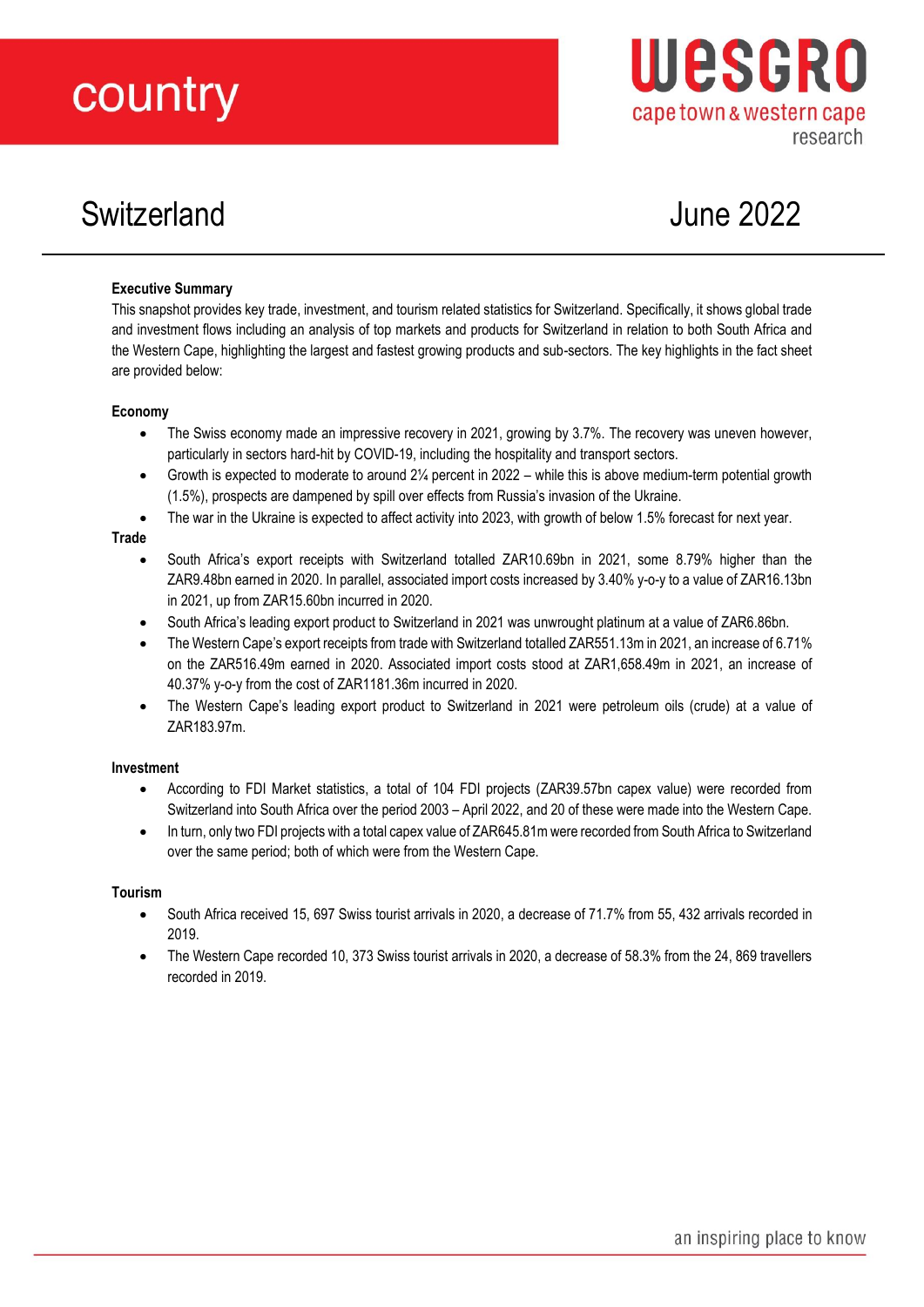# **Table of Contents**

| 1 <sub>1</sub> |                                                              |
|----------------|--------------------------------------------------------------|
| 1.1            |                                                              |
| 1.2            |                                                              |
| 2.             |                                                              |
| 2.1            |                                                              |
| 2.2            |                                                              |
| 2.3            |                                                              |
| 2.4            | BILATERAL AGREEMENTS BETWEEN SOUTH AFRICA AND SWITZERLAND 15 |
| 3 <sub>1</sub> |                                                              |
| 3.1            |                                                              |
| 3.2            |                                                              |
| 3.3            |                                                              |
| 4.             |                                                              |
| 4.1            |                                                              |
| 4.2            |                                                              |
| 5 <sub>1</sub> |                                                              |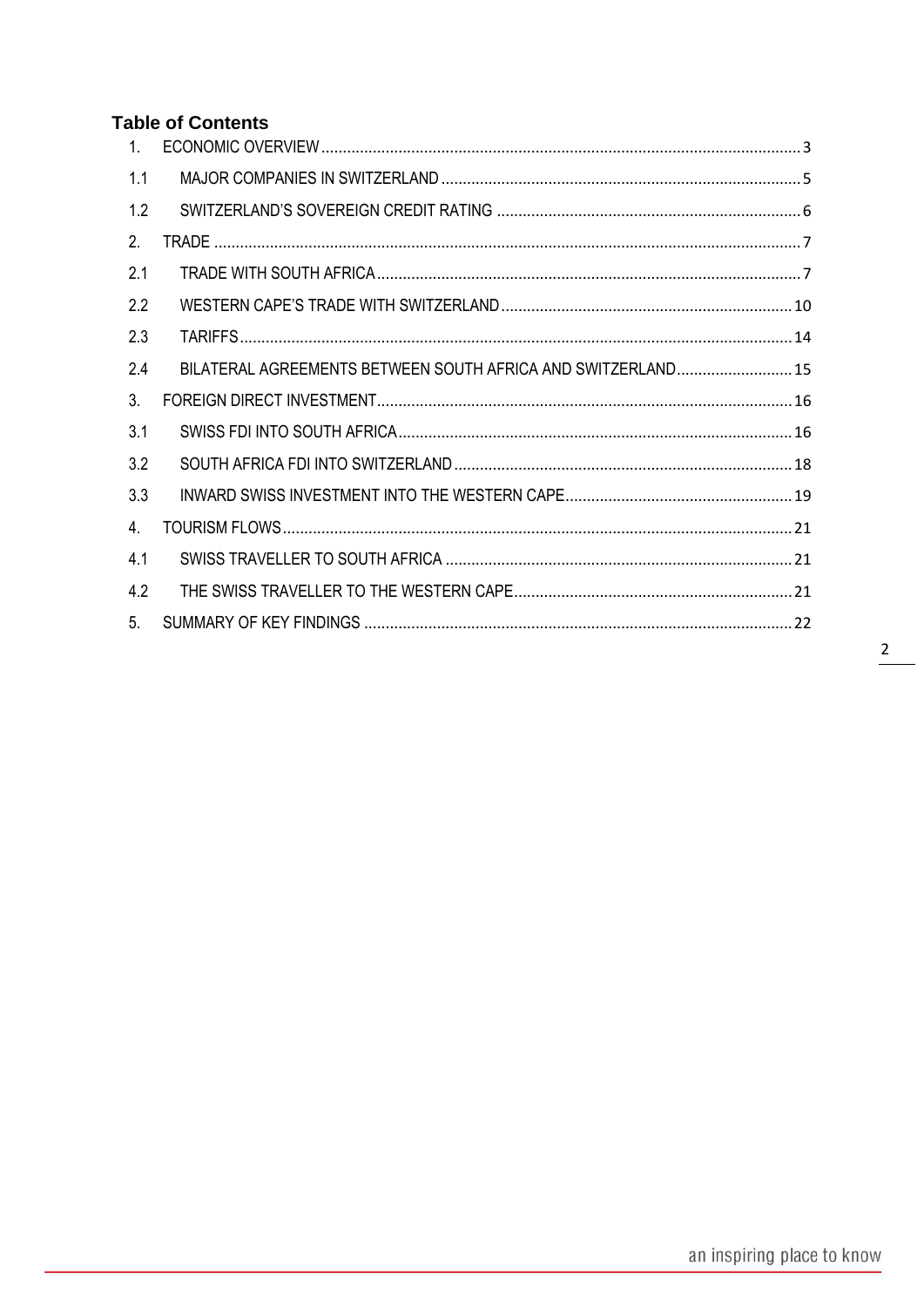# <span id="page-2-0"></span>**1. ECONOMIC OVERVIEW<sup>1</sup>**

Switzerland espouses neutrality, it is a prosperous and modern market economy with low unemployment, a highly skilled labour force, and a per capita GDP among the highest in the world. Switzerland's economy benefits from a highly developed service sector, led by financial services, and a manufacturing industry that specializes in high-technology, knowledge-based production. Its economic and political stability, transparent legal system, exceptional infrastructure, efficient capital markets, and low corporate tax rates also make Switzerland one of the world's most competitive economies.

The Swiss have brought their economic practices largely into conformity with the EUs to gain access to the Union's Single Market and enhance the country's international competitiveness. Some trade protectionism remains, however, particularly for its small agricultural sector. The fate of the Swiss economy is tightly linked to that of its neighbours in the euro zone, which purchases half of Swiss exports.

The Swiss economy recovered strongly in 2021, growing by 3.7% and with employment surpassing pre-crisis levels. Recovery was uneven, however, notably in sectors hard hit by COVID-19 (hospitality, transport). Headline CPI inflation was 0.6% in 2021, but has risen above 2% in recent months, driven by both energy products and core components. The economic recovery was supported by domestic policies and the strength of the global economy. The authorities continuously adapted COVID-19 containment measures, and pandemic-induced fiscal support remained strong. Monetary policy remained accommodative. Strong exports (watches, precision instruments, pharmaceuticals) and merchanting contributed to a higher current account surplus.

Growth is expected to moderate to around 2 percent in 2022 — while above medium-term potential growth (1.5 percent) prospects are dampened by spill over effects from Russia's invasion of the Ukraine. Switzerland's *direct* exposure to the war (exports, financial sector, commodity trade) appear relatively limited, although support for refugees could be significant. *Indirect* channels include higher energy/commodity prices, supply-chain disruptions, and lower regional and global growth. Fiscal and monetary policies remain supportive, and higher household savings during COVID-19 should buoy consumption and growth. The war in Ukraine is also expected to affect activity in 2023, with growth of just below 1.5 percent forecast for 2023. Inflation is expected to average 2½ percent in 2022, before easing to 1.6 percent in 2023. Lower global demand and higher energy/commodity prices are expected to narrow the external current account surplus to 6¼ percent of GDP, with a pickup in 2023 to 7 percent. <sup>2</sup>

Russia's invasion of the Ukraine is a major source of uncertainty (duration, scope, refugees) and risks for commodity prices, financial exposures, trade, inflation, global financial conditions, and growth. Disruption of European energy supplies could lead to price spikes and a sharper slowdown in economic growth. Other risks include adverse COVID-19 developments and realestate market imbalances, where a sharp interest rate rise could trigger price corrections and impacts on households, banks, non-bank financial institutions, and activity.

| <b>TABLE 1: ECONOMIC INFORMATION, SWITZERLAND</b>    |               |  |  |  |  |
|------------------------------------------------------|---------------|--|--|--|--|
| GDP, constant prices (national currency) (2022 est.) | CHF754.51bn   |  |  |  |  |
| Real GDP growth (2022 est.)                          | 2.2%          |  |  |  |  |
| GDP per capita, constant prices (2022 est.)          | CHF86, 377.91 |  |  |  |  |
| Inflation, consumer average prices (2022 est.)       | 2.50%         |  |  |  |  |
| SNB Policy Rate (May 2022)                           | 0.75%         |  |  |  |  |
| Unemployment rate (2022 est.)                        | 2.64%         |  |  |  |  |
| Total Exports (2021)                                 | USD380,24     |  |  |  |  |
| Total Imports (2021)                                 | USD323,06     |  |  |  |  |

 *Sources: IMF 2022; Swiss National Bank, 2022; Trade Map 2022*

3

*<sup>1</sup> CIA World Factbook, 2022; IMF, 2022*

<sup>2</sup> *Sources: IMF, 2022*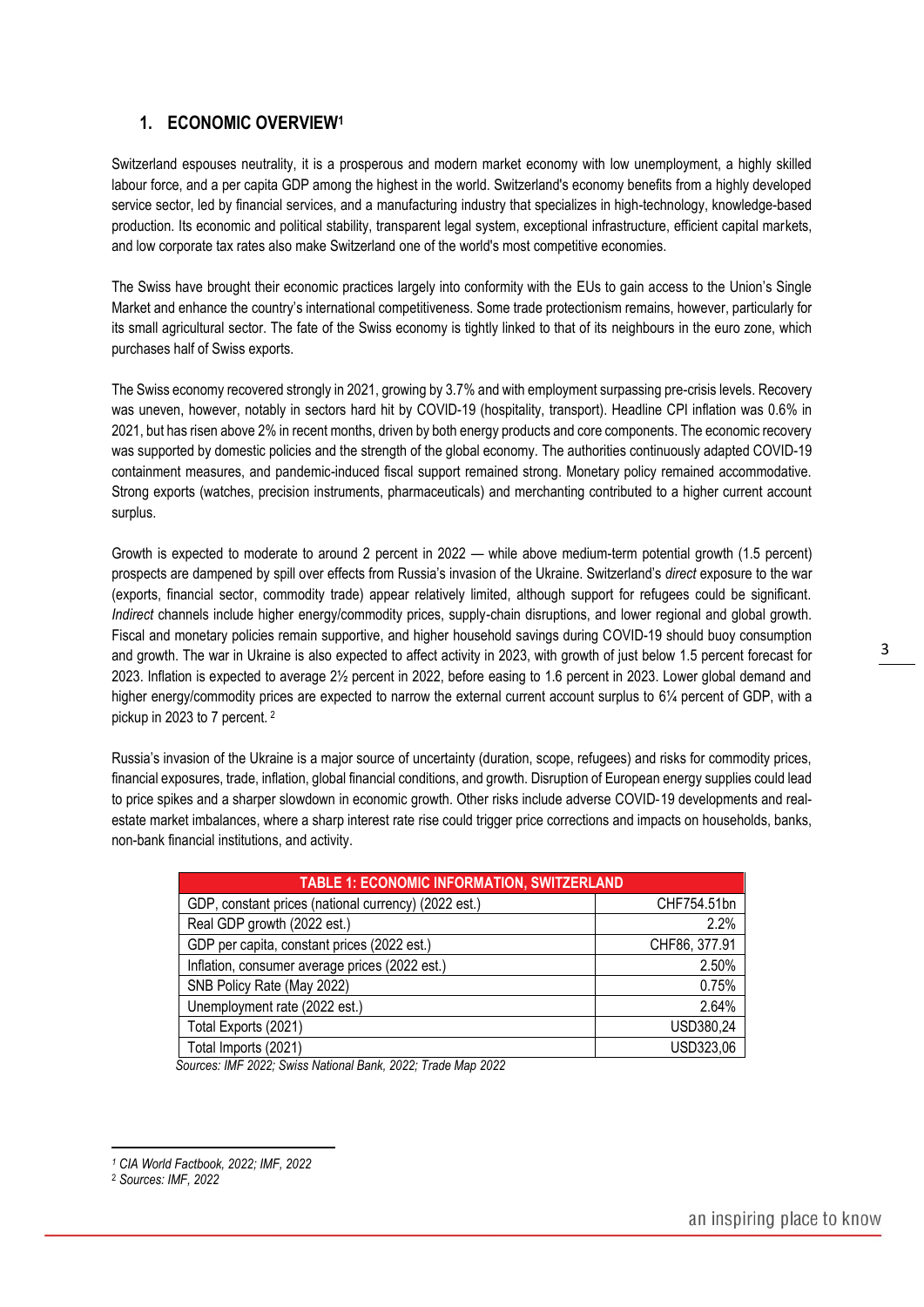

**FIGURE 1: SWITZERLAND REAL GDP AND GDP GROWTH RATE, 2017 – 2027F**

*Source: IMF, 2022*

Switzerland's GDP sectoral contribution is shown in Figure 2 below. These are some of the most important industries in Switzerland: 3

#### **Manufacturing**

The Swiss economy follows the typical developed country model with respect to the economic sectors. Switzerland is a leading exporter of *high-end watches and clocks*. Swiss companies produce most of the world's high-end watches. Watch manufacturing is mostly located around the Jura mountains, in the cantons of Geneva, Vaud, Neuchâtel, Bern, and Jura. Notable watchmaking firms include Rolex, Patek Philippe, Swatch, and Richemont.

#### **Industrial sector**

Switzerland has an extensive industrial sector, with globally competitive companies in various industrial sectors. Most noticeably, food processing like Nestlé, machines and robot manufacturers such as ABB, Bobst SA and Stadler Rail, chemicals for industrial and construction use like Sika AG, or military equipment such as Ruag. Switzerland also has one of the most competitive pharmaceutical industries in the world. Major Swiss pharmaceutical companies include Novartis and Roche.

#### **Agriculture**

Switzerland is extremely protective of its agricultural industry. High tariffs and extensive domestic subsidisations encourage domestic production, which currently produces about 60% of the food consumed in the country. Protectionism acts to promote domestic production, but not to reduce prices or the cost of production, and there is no guarantee the increased domestic production is actually consumed internally; it may simply be exported, to the profit of the producers. 90 to 100% of potatoes, vegetables, pork, veal, cattle and most milk products are produced in the country. Beyond that, Swiss agriculture meets 65% of the domestic food demand.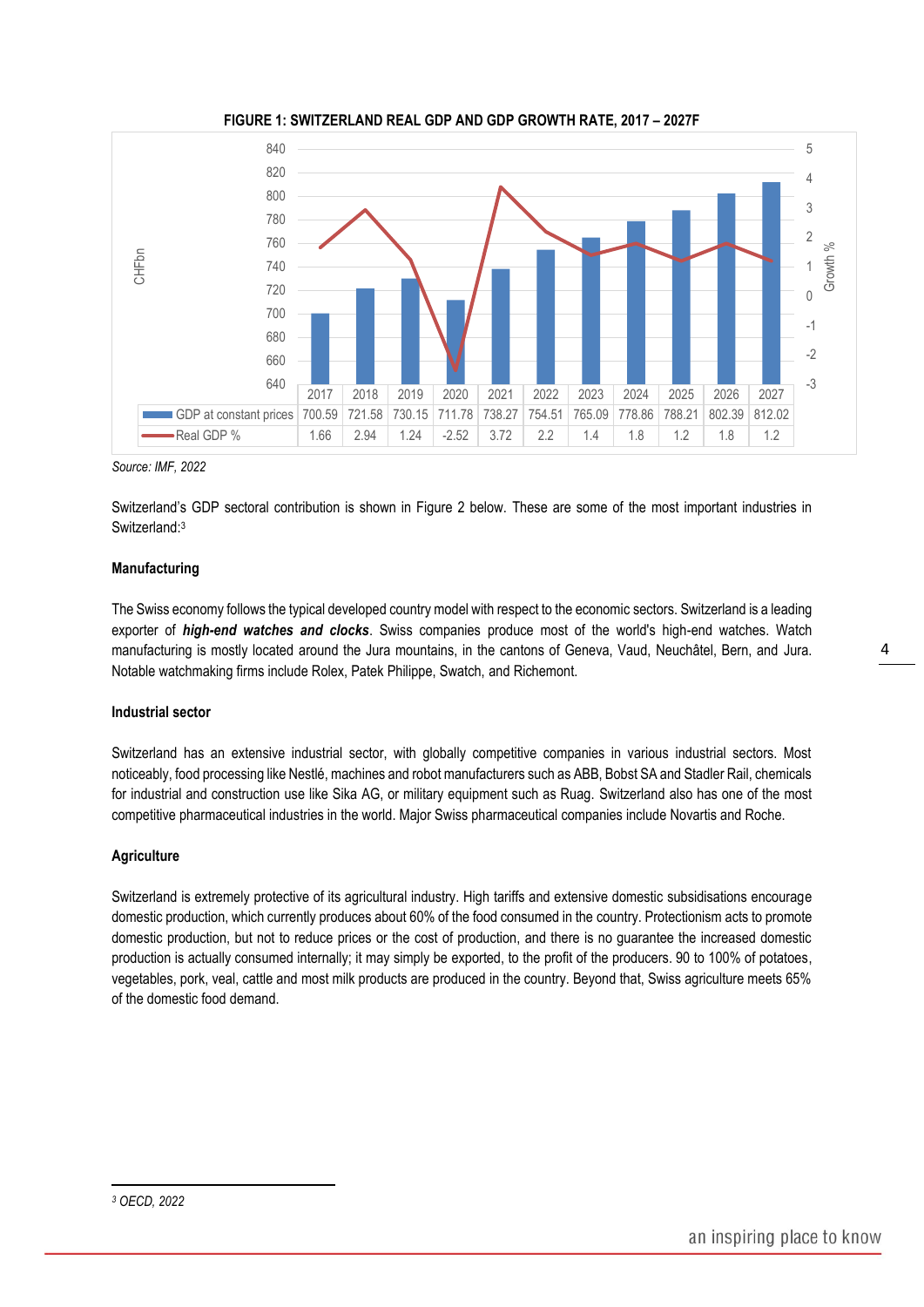

#### **FIGURE 2: SWITZERLAND GDP SECTORAL CONTRIBUTION, 2020**

*Note: Values - Percentage of Gross Domestic Product*

# <span id="page-4-0"></span>**1.1 MAJOR COMPANIES IN SWITZERLAND**

The Forbes Global 2000 is an annual list of the world's 2000 largest publicly listed corporations. The largest publicly traded Swiss companies as per the Forbes 2000 Global rankings in 2022 are tabled below:

| TABLE 2: LARGEST PUBLICLY TRADED SWISS COMPANIES AS PER THE FORBES 2000 GLOBAL RANKING, 2022 |                              |                         |                |                          |                                          |                                    |  |
|----------------------------------------------------------------------------------------------|------------------------------|-------------------------|----------------|--------------------------|------------------------------------------|------------------------------------|--|
| <b>GLOBAL</b><br><b>RANK</b>                                                                 | <b>COMPANY</b>               | <b>SALES</b><br>(USDbn) | <b>PROFITS</b> | <b>ASSETS</b><br>(USDbn) | <b>MARKET</b><br><b>VALUE</b><br>(USDbn) | <b>SECTOR</b>                      |  |
| 46                                                                                           | <b>Nestle</b>                | 95.25                   | 18.49          | 152.71                   | 360.01                                   | Food, Drink & Tobacco              |  |
| 68                                                                                           | Novartis                     | 51.63                   | 24.14          | 135.88                   | 200.73                                   | Drugs & Biotechnology              |  |
| 72                                                                                           | Roche Holding                | 68.69                   | 15.24          | 101.32                   | 308.14                                   | Drugs & Biotechnology              |  |
| 80                                                                                           | Zurich Insurance Group       | 69.58                   | 5.21           | 410.15                   | 69.22                                    | Insurance                          |  |
| 91                                                                                           | Glencore International       | 203.41                  | 5.0            | 127.51                   | 79.9                                     | Materials                          |  |
| 95                                                                                           | Chubb                        | 40.95                   | 8.54           | 181.75                   | 87.31                                    | Insurance                          |  |
| 102                                                                                          | <b>UBS</b>                   | 35.22                   | 7.54           | 1,117.18                 | 56.17                                    | Banking                            |  |
| 273                                                                                          | ABB                          | 28.93                   | 4.65           | 42.27                    | 61.35                                    | Conglomerates                      |  |
| 313                                                                                          | Swiss Re                     | 46.0                    | 1.43           | 175.09                   | 24.7                                     | Insurance                          |  |
| 321                                                                                          | Holcim                       | 29.35                   | 2.49           | 65.72                    | 30.19                                    | Construction                       |  |
| 327                                                                                          | Richemont                    | 19.81                   | 2.48           | 42.58                    | 69.46                                    | Retailing                          |  |
| 388                                                                                          | Swiss Life Holding           | 23.54                   | 1.36           | 264.11                   | 19.73                                    | Insurance                          |  |
| 530                                                                                          | Kuehne & Nagel International | 35.88                   | 1.36           | 264.11                   | 19.73                                    | Transportation                     |  |
| 550                                                                                          | <b>TE Connectivity</b>       | 15.22                   | 2.45           | 21.41                    | 82.53                                    | Technology Hardware &<br>Equipment |  |
| 598                                                                                          | Credit Suisse Group          | 30.07                   | $-1.8$         | 829.54                   | 18.68                                    | Banking                            |  |
| 603                                                                                          | Swisscom                     | 12.23                   | 2.0            | 27.22                    | 30.25                                    | Telecommunications<br>Services     |  |
| 713                                                                                          | <b>STMicroelectronics</b>    | 12.23                   | 2.01           | 27.22                    | 34.46                                    | <b>Semiconductors</b>              |  |
| 791                                                                                          | Lonza Group                  | 5.92                    | 3.22           | 18.32                    | 48.01                                    | Drugs & Biotechnology              |  |
| 857                                                                                          | Sika                         | 10.12                   | 1.15           | 11.95                    | 49.37                                    | Chemicals                          |  |
| 946                                                                                          | Julius Baer Group            | 4.95                    | 1.18           | 127.65                   | 10.34                                    | Banking                            |  |

 *Source: Forbes 2000, 2022*

*Note: The Methodology*

5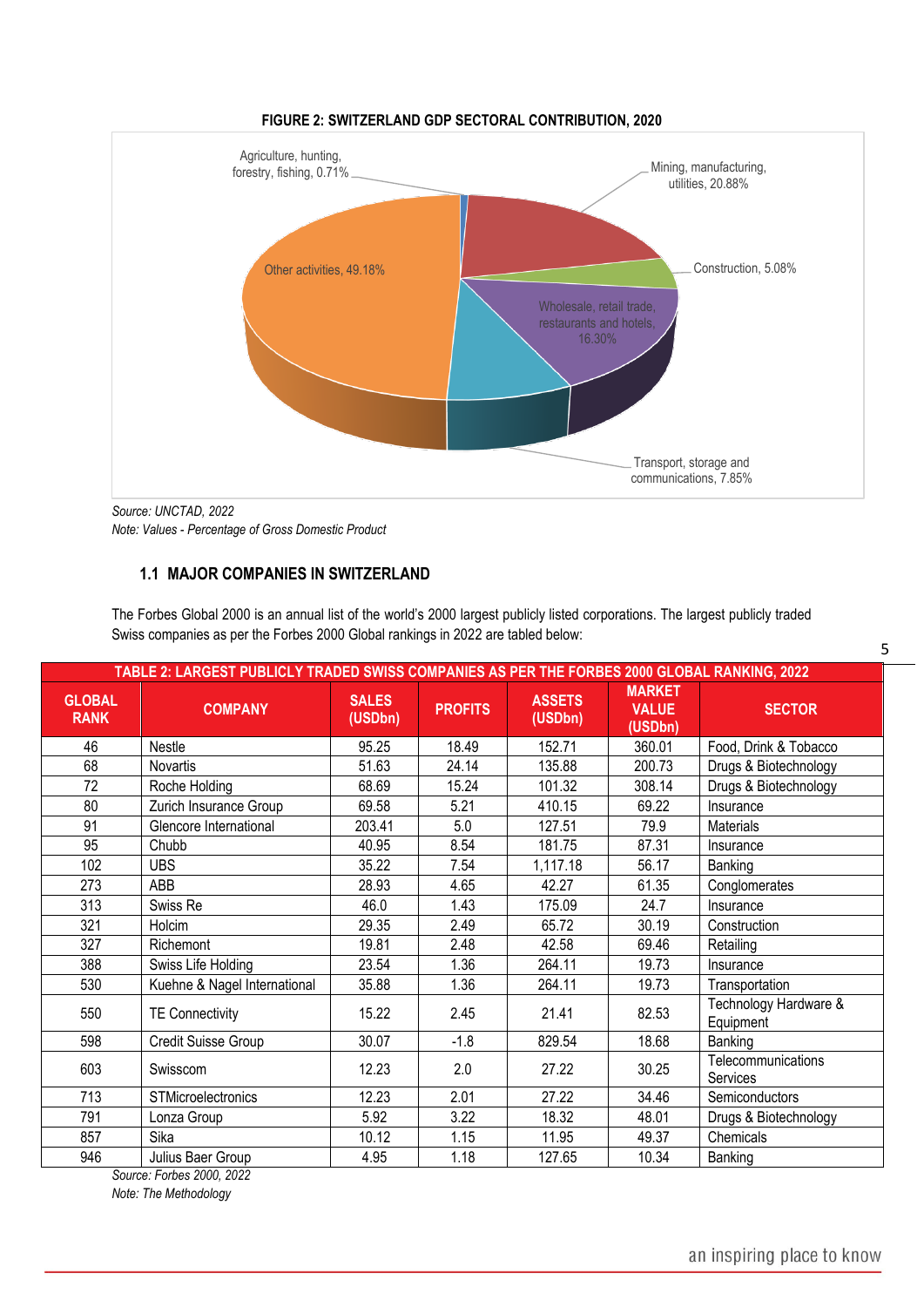*We compile our Global 2000 list using data from FactSet Research systems to screen for the biggest public companies in four metrics: sales, profits, assets and market value. Our market value calculation is as of April 18, 2019, closing prices and includes all common shares outstanding.*

*All figures are consolidated and in U.S. dollars. We use the latest-12-months' financial data available to us. We rely heavily on the databases for all data, as well as the latest financial period available for our rankings (the final database screen was run in early-April). Many factors play into which financial period of data is available for the companies and used in our rankings: the timeliness of our data collection/screening and company reporting policies, country-specific reporting policies and the lag time between when a company releases its financial data and when the databases capture it for screening/ranking. We quality-check the downloaded financial data to the best of our ability using other data sources, including Bloomberg and available company financial statements.*

*Publicly traded subsidiaries for which the parent company consolidates figures are excluded from our list. For most countries, the accounting rules for the consolidation of a subsidiary is when the parent's ownership (control) of the subsidiaries stock is more than 50%. Some countries accounting rules allow for the consolidation of a subsidiary at less than 50% ownership.*

# <span id="page-5-0"></span>**1.2 SWITZERLAND'S SOVEREIGN CREDIT RATING<sup>4</sup>**

*"A sovereign credit rating is the credit rating of a country or sovereign entity. Sovereign credit ratings give investors insight into the level of risk associated with investing in a particular country and include political risks. At the request of the country, a credit rating agency will evaluate the country's economic and political environment to determine a representative credit rating" (Investopedia, 2022).* 

While a number of credit agencies exist, the three most recognised credit ratings agencies globally are Fitch Ratings, Moody's Investors Services (Moody's) and Standard & Poor's (S&P). Reasons for a country/sovereign to seek a credit rating from one of these three agencies include not only to access funding in international bond markets via the issuance of bonds in external debt markets, but it is a means to attract foreign direct investment. Obtaining a good sovereign credit rating instils confidence in investors seeking to invest in that country, with the credit rating a means for the country to demonstrate financial transparency and credit standing. Two key rating 'standards' exist, with the highest possible rating category being "AAA" according to S&P, which indicates that the rated country has extremely strong capacity to meet its financial commitments. A wide range of rating categories exists below this, with the categories ranging all the way down to SD (i.e., defaulted), which means the rated country has failed to pay one or more of its financial obligations when it came due.

On 13 May 2021, Fitch affirmed Switzerland's long-term Foreign-Currency Issuer Default Rating (IDR) at 'AAA' with a stable outlook. According to the rating agency, Switzerland's 'AAA' ratings and stable outlook reflected a diversified and high valueadded economy (GDP per capita 1.3x the 'AAA' median) and very strong governance and human development indicators. The rating was supported by Switzerland's very large net external creditor position, high and persistent current account surpluses, and the global reserve currency status of the Swiss franc. It also reflected a record of stable and prudent economic and fiscal policy, and general government debt/GDP that is well below the current 'AAA' median. The large banking sector (with assets equivalent to around 525% of GDP according to Swiss National Bank; SNB) represents a contingent liability risk for the sovereign, but it has sound credit fundamentals.

Switzerland's credit ratings from the major agencies are as following:

| TABLE 3: SWISS SOVEREIGN CREDIT RATINGS, 2022                                                                                                                  |        |        |        |  |  |  |
|----------------------------------------------------------------------------------------------------------------------------------------------------------------|--------|--------|--------|--|--|--|
| <b>MOODY'S</b><br><b>STANDARD &amp;</b><br><b>CREDIT RATING</b><br><b>INVESTOR</b><br><b>FITCH RATINGS</b><br><b>AGENCY</b><br><b>POORS</b><br><b>SERVICES</b> |        |        |        |  |  |  |
| <b>CREDIT RATING</b>                                                                                                                                           | AAA    | Aaa    | AAA    |  |  |  |
| <b>OUTLOOK</b>                                                                                                                                                 | Stable | Stable | Stable |  |  |  |
| <b>DATE OF LAST</b>                                                                                                                                            |        |        |        |  |  |  |

 *Sources: S&P Global Ratings; Fitch Ratings, 2021; Moody's Investor Services, 2021*

<sup>4</sup> *Sources: S&P Global Ratings; Fitch Ratings, 2021; Moody's Investor Services, 2021*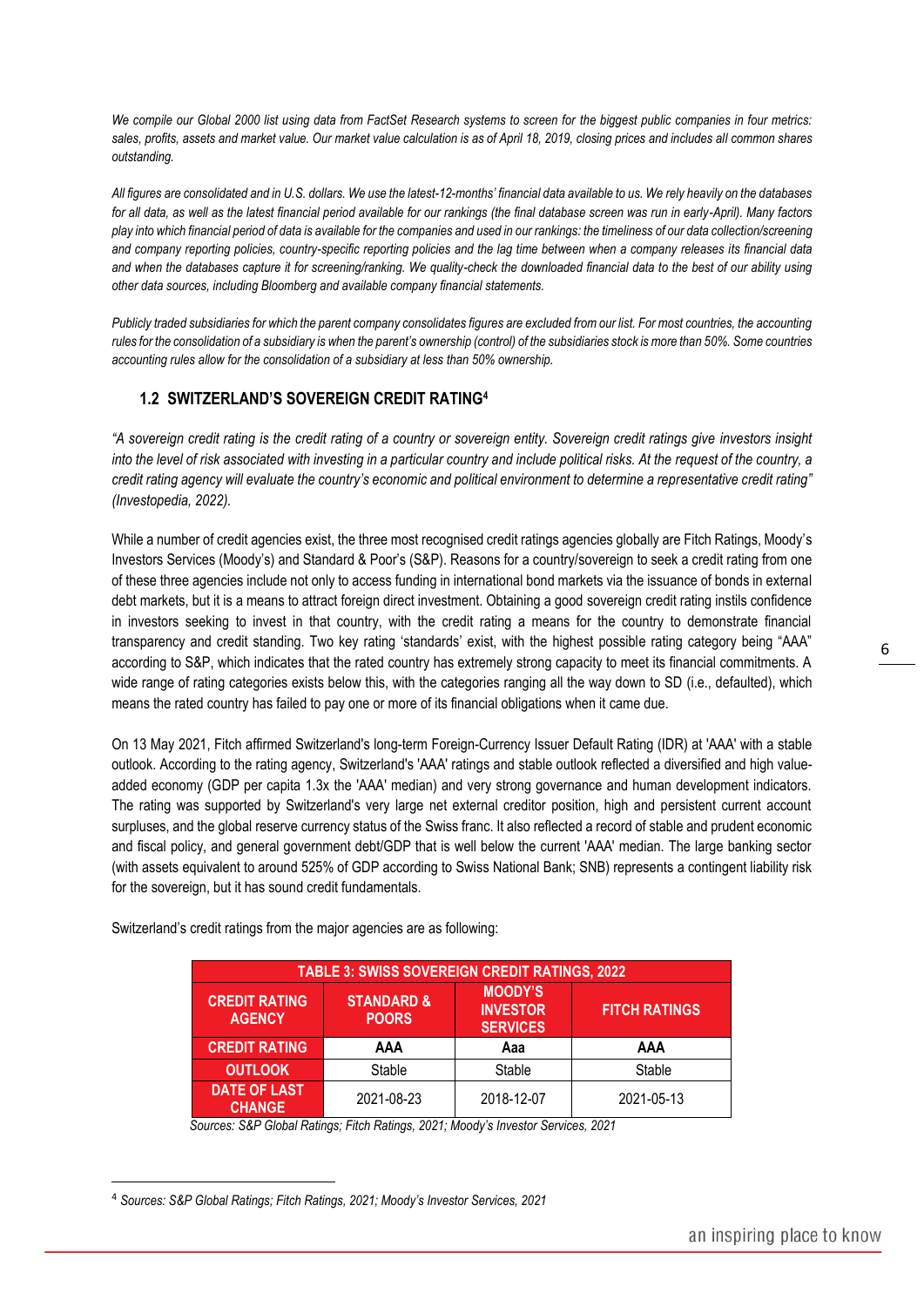# <span id="page-6-0"></span>**2. TRADE**

# <span id="page-6-1"></span>**2.1 TRADE WITH SOUTH AFRICA**

Bilateral trade between South Africa and Switzerland for the period 2017 and 2021 is shown in figure 3 below. Over the past 5 years, South Africa's export receipts with Switzerland averaged close-on ZAR10.0bn. In 2021 export receipts increased to a value of ZAR10.69bn, up from ZAR9.82bn recorded in 2020. In turn, South Africa's imports from the country increased by 3.40% y-o-y to a value of ZAR16.13bn in 2021, from a cost of ZAR15.60bn incurred in 2020.





*Source: Quantec, 2022*

In terms of key export markets for South Africa, China was the leading destination market for South Africa's exports at a value of ZAR199.02bn in 2021. The United States followed closely in second place, with exports reaching a total value of ZAR193.00bn, while Germany came third, with exports to this nation reaching a total value of ZAR148.38bn.

Switzerland was the 26<sup>th</sup> biggest destination market for South Africa's exports in 2021 at a value of ZAR10.69bn.

| <b>RANK</b>          | <b>COUNTRY</b>       | <b>VALUE 2021</b><br>(ZARbn) | <b>AVE</b><br><b>GROWTH</b><br>$(%)$ , 2017 -<br>2021 |
|----------------------|----------------------|------------------------------|-------------------------------------------------------|
| 1                    | China                | 199,02                       | 14,87%                                                |
| 2                    | <b>United States</b> | 193,00                       | 21,54%                                                |
| 3                    | Germany              | 148,38                       | 13,22%                                                |
| 4                    | Japan                | 121,57                       | 23,33%                                                |
| 5                    | United Kingdom       | 120,82                       | 24,42%                                                |
| 6                    | Botswana             | 64,46                        | 3,87%                                                 |
| 7                    | Mozambique           | 63,92                        | 14,58%                                                |
| 8                    | India                | 61,55                        | 6,02%                                                 |
| 9                    | Netherlands          | 61,23                        | 16,83%                                                |
| 10                   | Belgium              | 52,3                         | 10.45%                                                |
| 26                   | Switzerland          | 10,69                        | $-0,79%$                                              |
| <b>TOTAL EXPORTS</b> |                      | 1812,93                      | 10,59%                                                |

#### **TABLE 4: SOUTH AFRICA – TOP EXPORT GOODS MARKETS, 2021**

 *Source: TradeMap, 2022*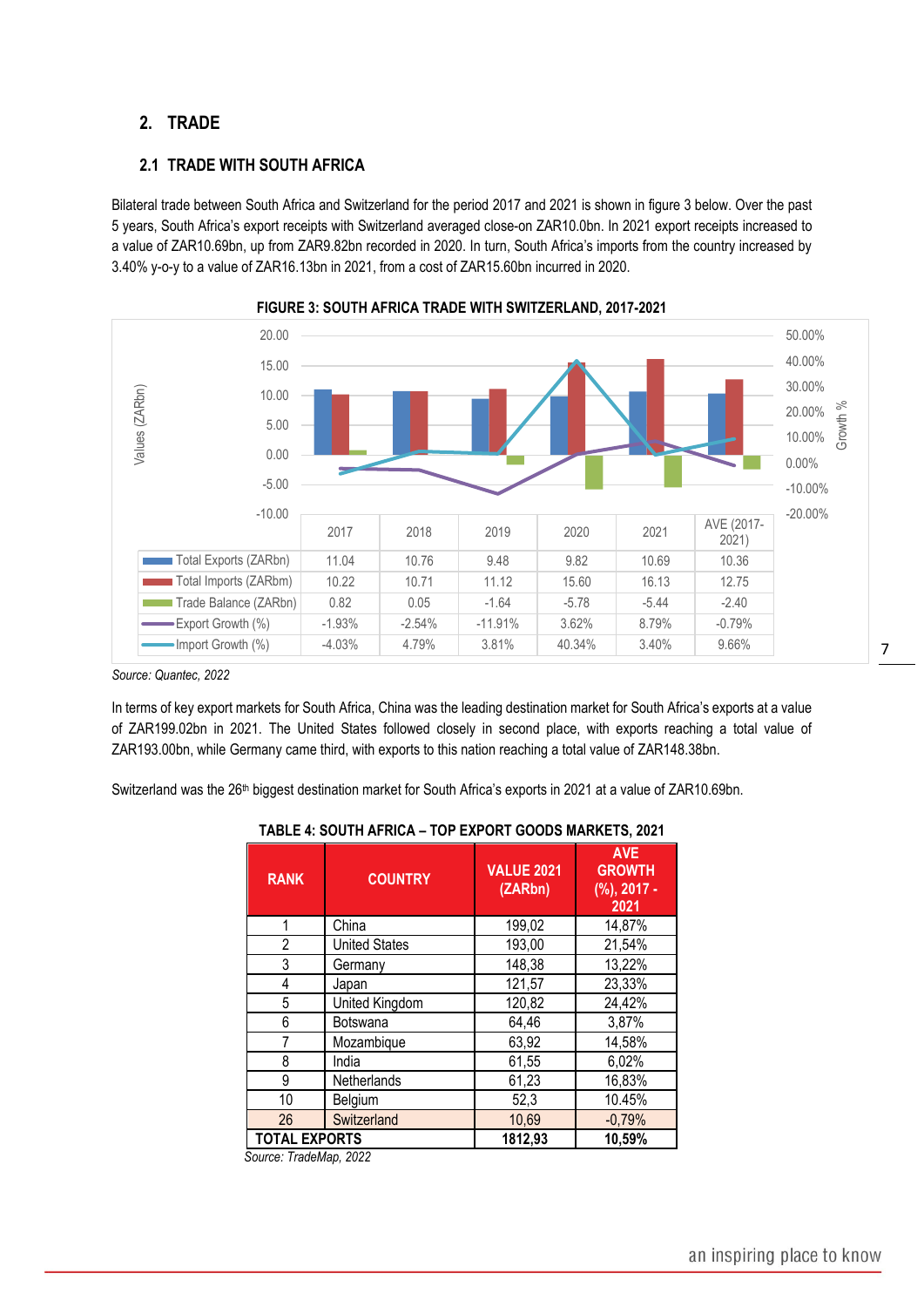China was also the leading source market for South Africa's imports in 2021, at a cost of ZAR283.93bn. Germany followed in second place with imports reaching a total value of ZAR111.42bn. The United States came third, with imports reaching a total value of ZAR96.69bn in 2021.

Switzerland was South Africa's 21<sup>st</sup> largest import source market in 2021 at a value of ZAR16.13bn.

| <b>RANK</b>          | <b>COUNTRY</b>       | <b>VALUE 2021</b><br>(ZARbn) | <b>AVE GROWTH</b><br>$(%)$ , 2017 -<br>2021 |
|----------------------|----------------------|------------------------------|---------------------------------------------|
| 1                    | China                | 283,93                       | 7,68%                                       |
| 2                    | Germany              | 111,42                       | $-2,53%$                                    |
| 3                    | <b>United States</b> | 96,69                        | 6,97%                                       |
| 4                    | India                | 78,97                        | 12,64%                                      |
| 5                    | Saudi Arabia         | 60,61                        | 11,54%                                      |
| 6                    | Thailand             | 43,92                        | 7,39%                                       |
| 7                    | Japan                | 38,41                        | 1,58%                                       |
| 8                    | Italy                | 37,99                        | 8,08%                                       |
| 9                    | Nigeria              | 33,1                         | 12,38%                                      |
| 10                   | France               | 29,02                        | $-1,98%$                                    |
| 21                   | Switzerland          | 16,13                        | 9,66%                                       |
| <b>TOTAL IMPORTS</b> |                      | 1379,96                      | 5,28%                                       |

**TABLE 5: SOUTH AFRICA – TOP IMPORT GOODS MARKETS, 2021**

 *Source: TradeMap, 2022*

Unwrought platinum was South Africa's top exported product to Switzerland in 2021, valued at ZAR6857.04m and accounted for 64.17% of the export basket to the country. Unwrought aluminium ranked second, reaching a value of ZAR1279.83m and accounting for 11.98% of total exports to Switzerland in 2021. Diamonds came third at a value of ZAR712.28m (or 6.67%). Paintings, drawings and pastels, executed entirely by hand registered the highest growth in exports, increasing at an average annual rate of 77.53% per annum from 2017 to 2021. Unwrought platinum followed (42.21%), with motor vehicles for the transport of goods in third position with an average growth rate of 28.37%.

|                                                                  | <b>EXPORTED</b><br><b>VALUE</b><br>(ZARm),<br>2021 | $\frac{0}{0}$<br><b>SHARE</b><br>2021 | <b>AVE</b><br><b>GROWTH</b><br>$(%)$ ,<br>$2017 -$<br>2021 |  |  |
|------------------------------------------------------------------|----------------------------------------------------|---------------------------------------|------------------------------------------------------------|--|--|
| Platinum, unwrought                                              | 6857,04                                            | 64,17%                                | 46,21%                                                     |  |  |
| Unwrought aluminium                                              | 1279,83                                            | 11,98%                                | 6,60%                                                      |  |  |
| <b>Diamonds</b>                                                  | 712,28                                             | 6,67%                                 | $-18,37%$                                                  |  |  |
| Petroleum oils and oils obtained from bituminous minerals, crude | 265,59                                             | 2,49%                                 |                                                            |  |  |
| Motor vehicles for the transport of goods                        | 229,77                                             | 2,15%                                 | 28,73%                                                     |  |  |
| Coin                                                             | 160,16                                             | 1,50%                                 | 8,12%                                                      |  |  |
| Wine                                                             | 107,95                                             | 1,01%                                 | 6,50%                                                      |  |  |
| Paintings, drawings and pastels, executed entirely by hand       | 99,63                                              | 0.93%                                 | 77,53%                                                     |  |  |
| Chromium ores and concentrates                                   | 92,91                                              | 0,87%                                 |                                                            |  |  |
| Coal                                                             | 79,19                                              | 0,74%                                 |                                                            |  |  |
| <b>ALL PRODUCTS</b>                                              | 10686,25                                           | 100,00%                               | $-0.79%$                                                   |  |  |

# **TABLE 6: SOUTH AFRICA TOP 10 EXPORTS TO SWITZERLAND, 2021**

 *Source: Quantec, 2022*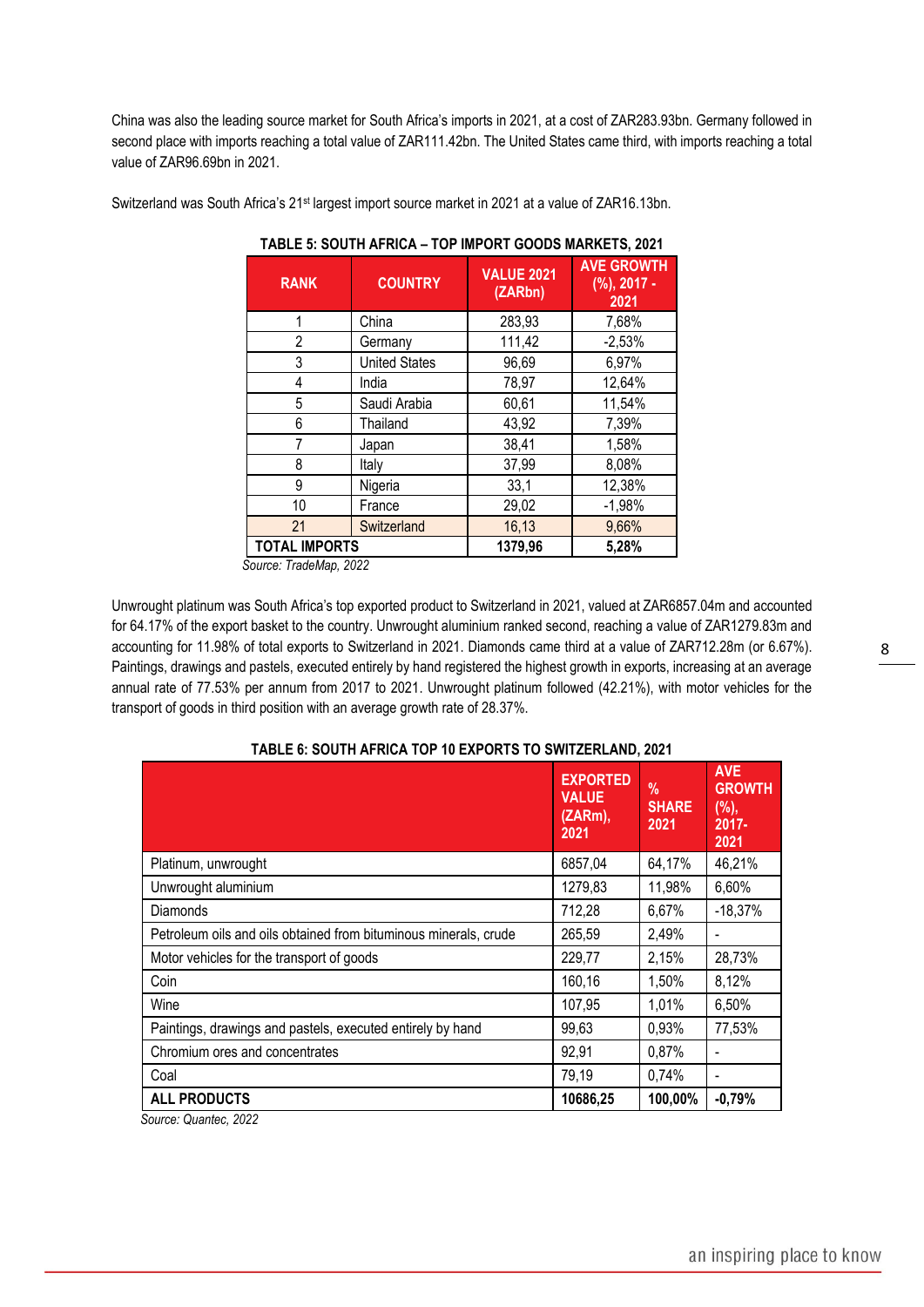Turning to South Africa's imports from Switzerland, unused postage, revenue or similar stamps dominated imports in 2021, at a cost of ZAR2931.39m, which held the majority share of imports at 18.17% of total import costs. This was followed by cigars, cheroots, cigarillos and cigarettes (ZAR1193.67bm or 7.40%), and orthopaedic appliances, including crutches, surgical belts and trusses (ZAR430.93m or 2.67%). There has been exceptional growth in the imports of unused postage, revenue or similar stamps, increasing at an average rate of 10265.97% over the period 2017 to 2021. Also experiencing higher growth were carboxyamide-function compounds (26.26%), and printing ink, writing or drawing ink and other inks (23.91%).

|                                                                                        | <b>IMPORTED</b><br><b>VALUE</b><br>(ZARm,<br>2021 | $\frac{9}{6}$<br><b>SHARE</b><br>2021 | <b>AVE</b><br><b>GROWTH</b><br>$(%)$ , 2017 -<br>2021 |
|----------------------------------------------------------------------------------------|---------------------------------------------------|---------------------------------------|-------------------------------------------------------|
| Unused postage, revenue or similar stamps                                              | 2931,39                                           | 18,17%                                | 10265,97%                                             |
| Cigars, cheroots, cigarillos and cigarettes                                            | 1193,67                                           | 7,40%                                 | 5,82%                                                 |
| Orthopaedic appliances, including crutches, surgical belts and<br>trusses              | 430,93                                            | 2,67%                                 | $-3,15%$                                              |
| Human blood: animal blood prepared for therapeutic, prophylactic or<br>diagnostic uses | 374,83                                            | 2,32%                                 | 20,03%                                                |
| Wristwatches, pocket-watches and other watches                                         | 365,65                                            | 2,27%                                 | $-7,71%$                                              |
| Carboxyamide-function compounds                                                        | 321,31                                            | 1,99%                                 | 26,26%                                                |
| Wristwatches, pocket-watches and other watches, including stop-<br>watches             | 265,32                                            | 1,64%                                 | $-0,63%$                                              |
| Mixtures of odoriferous substances and mixtures (including<br>alcoholic solutions)     | 255,61                                            | 1,58%                                 | $-10,75%$                                             |
| Printing ink, writing or drawing ink and other inks                                    | 242,84                                            | 1,51%                                 | 23,91%                                                |
| Instruments and appliances used in medical, surgical, dental or<br>veterinary sciences | 237,48                                            | 1,47%                                 | 2,49%                                                 |
| <b>ALL PRODUCTS</b>                                                                    | 16129,77                                          | 100,00%                               | 9,66%                                                 |

### **TABLE 7: SOUTH AFRICA TOP 10 IMPORTS FROM SWITZERLAND, 2021**

 *Source: Quantec, 2022*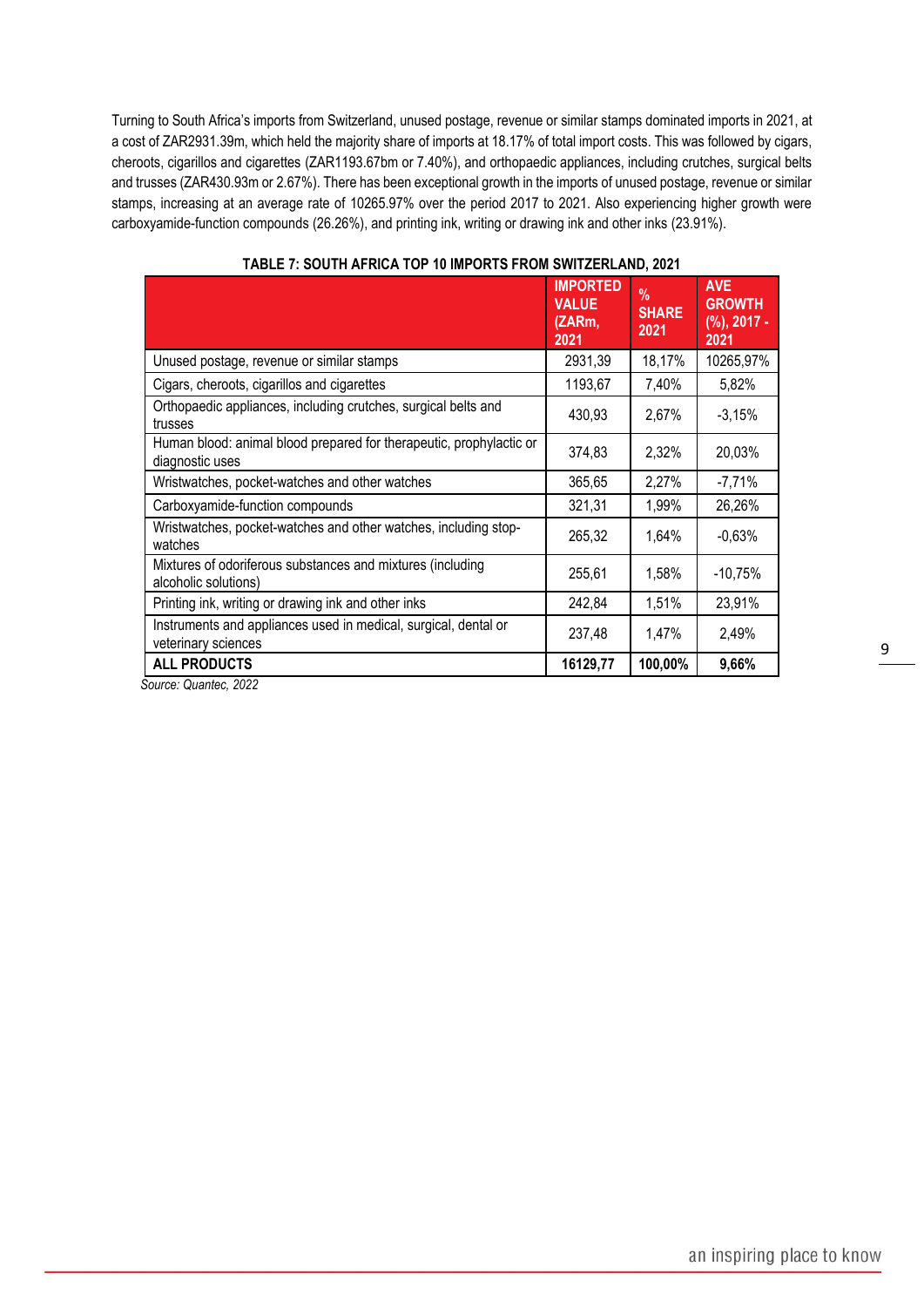#### <span id="page-9-0"></span>**2.2 WESTERN CAPE'S TRADE WITH SWITZERLAND**

Figure 4 below demonstrates the Western Cape's trade with Switzerland over the period 2017 to 2021. Although the Western Cape is a net importer of Swiss products, the province's exports with the country have recorded an upward trend in recent years. In 2021 exports to the European country increased by 6.71% y-o-y from the value of ZAR516.49m earned in 2020 to ZAR551.13m in 2021. In turn, imports increased by 40.37% y-o-y to a value of ZAR1658.25m in 2021, up from the ZAR1181.36m incurred in 2020. The net effect being a significant widening of the province's trade shortfall with the country in 2021 to -ZAR1107.12m, from -ZAR664.87m recorded in 2020.





*Source: Quantec, 2022*

In terms of key trade export markets, the United States was the leading destination market for the Western Cape's exports at a value of ZAR16.98bn in 2021. The Netherlands followed in second place, with exports reaching a total value of ZAR14.39bn. The United Kingdom came third, with exports to this nation reaching a total value of ZAR12.50bn.

Switzerland was the Western Cape's 48<sup>th</sup> largest export destination market in 2021 at a value of ZAR0.55bn.

| <b>RANK</b> | <b>COUNTRY</b>             | <b>EXPORT</b><br><b>VALUE 2021</b><br>(ZARbn) | % SHARE of<br><b>EXPORTS</b><br>(2021) |
|-------------|----------------------------|-----------------------------------------------|----------------------------------------|
|             | <b>United States</b>       | 16,98                                         | 10,17%                                 |
| 2           | Netherlands                | 14,39                                         | 8,62%                                  |
| 3           | United Kingdom             | 12,5                                          | 7,49%                                  |
| 4           | Namibia                    | 11,1                                          | 6,65%                                  |
| 5           | China                      | 10,18                                         | 6,10%                                  |
| 6           | <b>Botswana</b>            | 8,96                                          | 5,37%                                  |
| 7           | Germany                    | 5,18                                          | 3,11%                                  |
| 8           | India                      | 4,98                                          | 2,99%                                  |
| 9           | Arab<br>United<br>Emirates | 4,21                                          | 2,52%                                  |
| 10          | Lesotho                    | 3,69                                          | 2,21%                                  |
| 48          | Switzerland                | 0,55                                          | 6.66%                                  |

|  |  |  | TABLE 8: WESTERN CAPE - TOP EXPORT GOODS MARKETS, 2021 |  |
|--|--|--|--------------------------------------------------------|--|
|  |  |  |                                                        |  |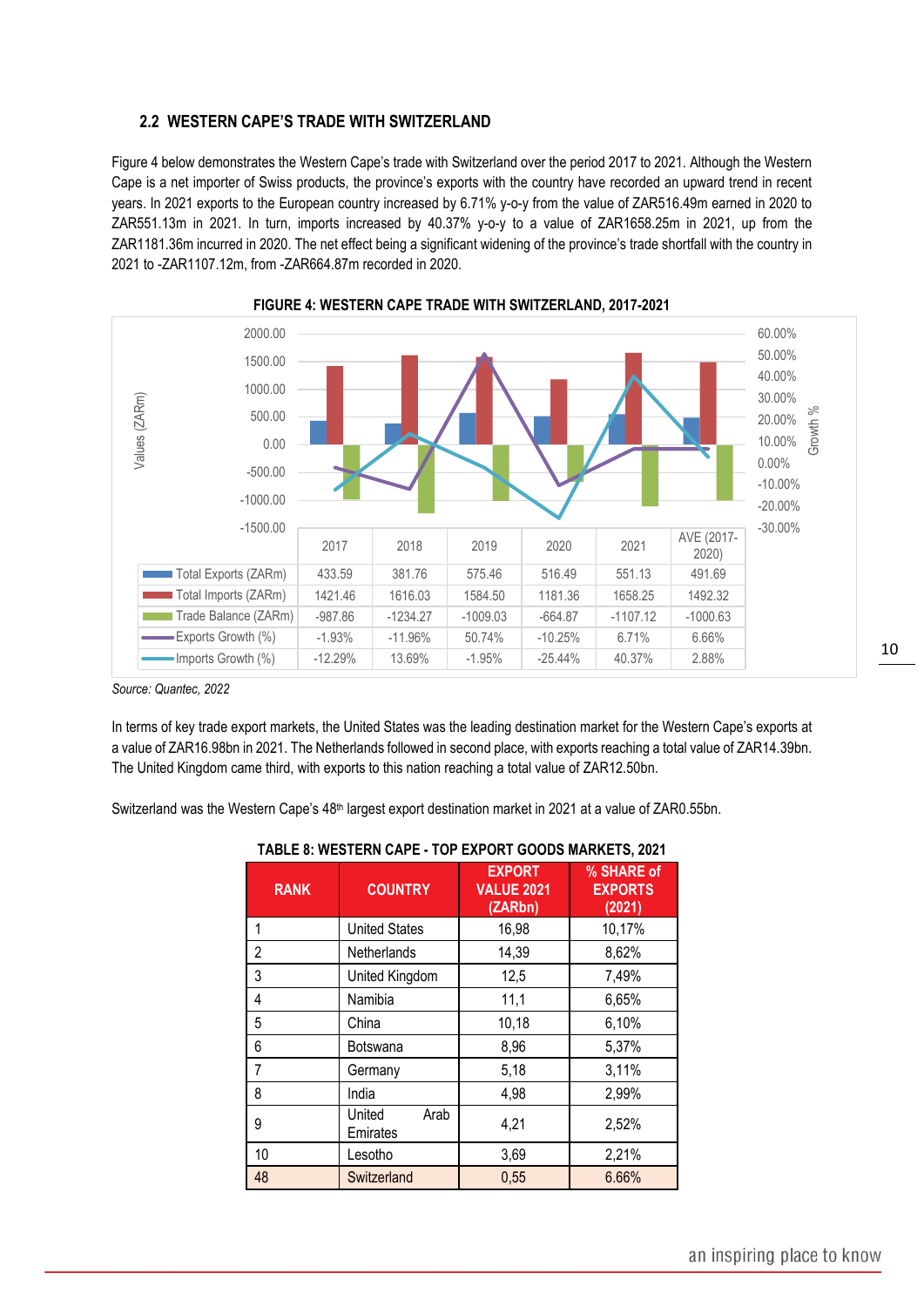| <b>TOTAL EXPORTS</b>  | 166,92 | 100,00% |  |
|-----------------------|--------|---------|--|
| Source: Quantec, 2022 |        |         |  |

China was the leading source market for the Western Cape's imports at a value of ZAR51.32bn in 2021. Oman followed in second place with imports reaching a total value of USD19.51bn. India came third, with imports reaching a total value of ZAR17.91bn in 2021.

Switzerland was the Western Cape's 28<sup>th</sup> most important import source market in 2021 at a value of ZAR1.66bn.

| <b>RANK</b>          | <b>COUNTRY</b>             | <b>IMPORT VALUE</b><br>2021 (ZARbn) | % SHARE OF<br><b>IMPORTS</b><br>(2021) |
|----------------------|----------------------------|-------------------------------------|----------------------------------------|
|                      | China                      | 51,32                               | 21,80%                                 |
| 2                    | Oman                       | 19,51                               | 8,29%                                  |
| 3                    | India                      | 17,91                               | 7,61%                                  |
| 4                    | Saudi Arabia               | 14,59                               | 6,20%                                  |
| 5                    | United<br>Arab<br>Emirates | 13,12                               | 5,57%                                  |
| 6                    | Italv                      | 11,05                               | 4,69%                                  |
|                      | Germany                    | 7,07                                | 3,00%                                  |
| 8                    | Netherlands                | 6,92                                | 2,94%                                  |
| 9                    | <b>United States</b>       | 6,61                                | 2,81%                                  |
| 10                   | United Kingdom             | 5,16                                | 2,19%                                  |
| 28                   | Switzerland                | 1,66                                | 2,88%                                  |
| <b>TOTAL IMPORTS</b> |                            | 235,41                              | 100,00%                                |

#### **TABLE 9: WESTERN CAPE - TOP IMPORT GOODS MARKETS, 2021**

 *Source: Quantec, 2022*

Petroleum oils and oils obtained from bituminous minerals, crude was the Western Cape's dominant export product to Switzerland in 2021 at a value of ZAR183.89m (or 33.38%). Wine placed second at a value of ZAR105.55m (19.15%), followed by parts of goods of heading 88.01 or 88.02 at ZAR31.81m (5.77%). There was significant growth in the export of precious stones (other than diamonds) and semi-precious stones (4023.67%), parts of goods of heading 88.01 or 88.02 (48.73%), and printing ink, writing or drawing ink and other inks (27.68%) over the period 2017 to 2021.

| <b>RANK</b>    | <b>PRODUCT</b>                                                                   | <b>EXPORT</b><br><b>VALUE</b><br>(ZARm),<br>2021 | % SHARE<br>2021 | <b>AVE</b><br><b>GROWTH</b><br>$(%)$ , 2017<br>$-2021$ |
|----------------|----------------------------------------------------------------------------------|--------------------------------------------------|-----------------|--------------------------------------------------------|
|                | Petroleum oils and oils obtained from bituminous<br>minerals, crude              | 183,97                                           | 33,38%          |                                                        |
| $\overline{2}$ | Wine                                                                             | 105,55                                           | 19,15%          | 6,58%                                                  |
| 3              | Parts of goods of heading 88.01 or 88.02                                         | 31,81                                            | 5,77%           | 48,73%                                                 |
| 4              | Fruit, nuts and other edible parts of plants, otherwise<br>prepared or preserved | 24,95                                            | 4,53%           | -18,36%                                                |
| 5              | Fruit, dried                                                                     | 24,86                                            | 4,51%           | 0,29%                                                  |
| 6              | Fish fillets and other fish meat (whether or not minced)                         | 17,65                                            | 3,20%           | 20,60%                                                 |
| $\overline{7}$ | Printing ink, writing or drawing ink and other inks                              | 13,29                                            | 2,41%           | 27,68%                                                 |
| 8              | Grapes                                                                           | 11,78                                            | 2,14%           | $-5,93%$                                               |
| 9              | Beauty or make-up preparations and preparations for<br>the care of the skin      | 9,66                                             | 1,75%           | 6,88%                                                  |
| 10             | Precious stones (other than diamonds) and semi-<br>precious stones               | 8,14                                             | 1,48%           | 4023,67%                                               |
|                | <b>ALL PRODUCTS</b>                                                              | 551,13                                           | 100,00%         | 6,66%                                                  |

#### **TABLE 10: WESTERN CAPE TOP 10 EXPORTS TO SWITZERLAND, 2021**

 *Source: Quantec, 2022*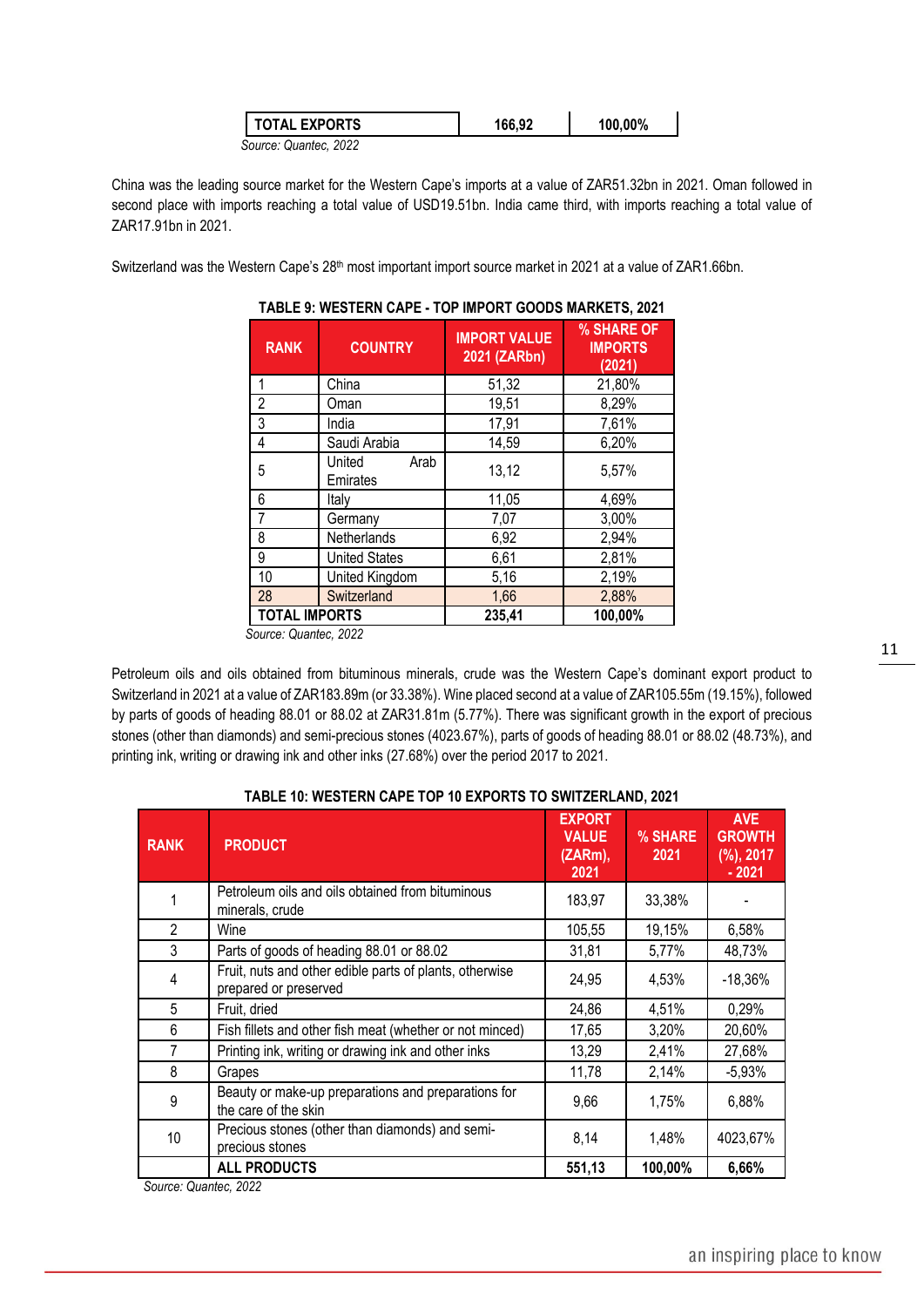Turning to imports, cigars, cheroots, cigarillos, and cigarettes were the largest import category (as measured by rand value) imported by the Western Cape from Switzerland in 2021 at a cost of ZAR767.02m. This was equivalent to 46.25% of all import costs incurred by the Western Cape with the country in 2021. Other aircraft (for example, helicopters, aeroplanes) placed second at a cost of ZAR118.94m (7.17%), while petroleum oils and oils obtained from bituminous minerals, other than crude was the third largest import category at a cost of ZAR89.91m (5.42%).

Machinery, plant or laboratory equipment were the fastest growing import category over the five-year period, averaging an annual growth rate of 1541.59% per annum. Electronic integrated circuits came second at an average of 206.01 % per annum, with machines and mechanical appliances having individual functions in third place growing at an average annual growth rate of 19.19%.

| <b>RANK</b>    | <b>PRODUCT</b>                                                                         | <b>IMPORT</b><br><b>VALUE</b><br>(ZARm),<br>2021 | % SHARE<br>2021 | <b>AVE</b><br><b>GROWTH</b><br>$(\%)$ , 2017<br>$-2021$ |
|----------------|----------------------------------------------------------------------------------------|--------------------------------------------------|-----------------|---------------------------------------------------------|
| 1              | Cigars, cheroots, cigarillos and cigarettes                                            | 767,02                                           | 46,25%          | 7,08%                                                   |
| $\mathfrak{p}$ | Other aircraft (for example, helicopters, aeroplanes)                                  | 118,94                                           | 7,17%           |                                                         |
| 3              | Petroleum oils and oils obtained from bituminous<br>minerals, other than crude         | 89,91                                            | 5,42%           |                                                         |
| 4              | Waters, including mineral waters and aerated waters                                    | 86,41                                            | 5,21%           | $-6,27%$                                                |
| 5              | Orthopaedic appliances, including crutches, surgical<br>belts and trusses              | 83,58                                            | 5,04%           | 3,96%                                                   |
| 6              | Cyclic hydrocarbons                                                                    | 59,11                                            | 3,56%           |                                                         |
| 7              | Machinery, plant or laboratory equipment                                               | 49,60                                            | 2,99%           | 1541,59%                                                |
| 8              | Instruments and appliances used in medical, surgical,<br>dental or veterinary sciences | 28,60                                            | 1,72%           | $-4,04%$                                                |
| 9              | Electronic integrated circuits                                                         | 28,55                                            | 1,72%           | 206,01%                                                 |
| 10             | Machines and mechanical appliances having<br>individual functions                      | 25,71                                            | 1,55%           | 19,19%                                                  |
|                | <b>ALL PRODUCTS</b>                                                                    | 1658,25                                          | 100,00%         | 2.88%                                                   |

#### **TABLE 11: WESTERN CAPE TOP 10 IMPORTS FROM SWITZERLAND, 2021**

 *Source: Quantec, 2022*

Trade between the Western Cape and Switzerland is relatively well diversified. The two diagrams below are reflective of this and provide an overview of key trade flows between the Western Cape and Switzerland on a *sector level*. As indicated in the graphs below, the mining and quarrying sector were the Western Cape's top sector in terms of export receipts earned from trade with Switzerland in 2021, accounting for 33.58% of export earnings. Food, beverages and tobacco placed second, accounting for 30.87% of all Western Cape's export receipts with Switzerland, with the agriculture, forestry and fishing sector accounting for 7.13% in third position in 2021.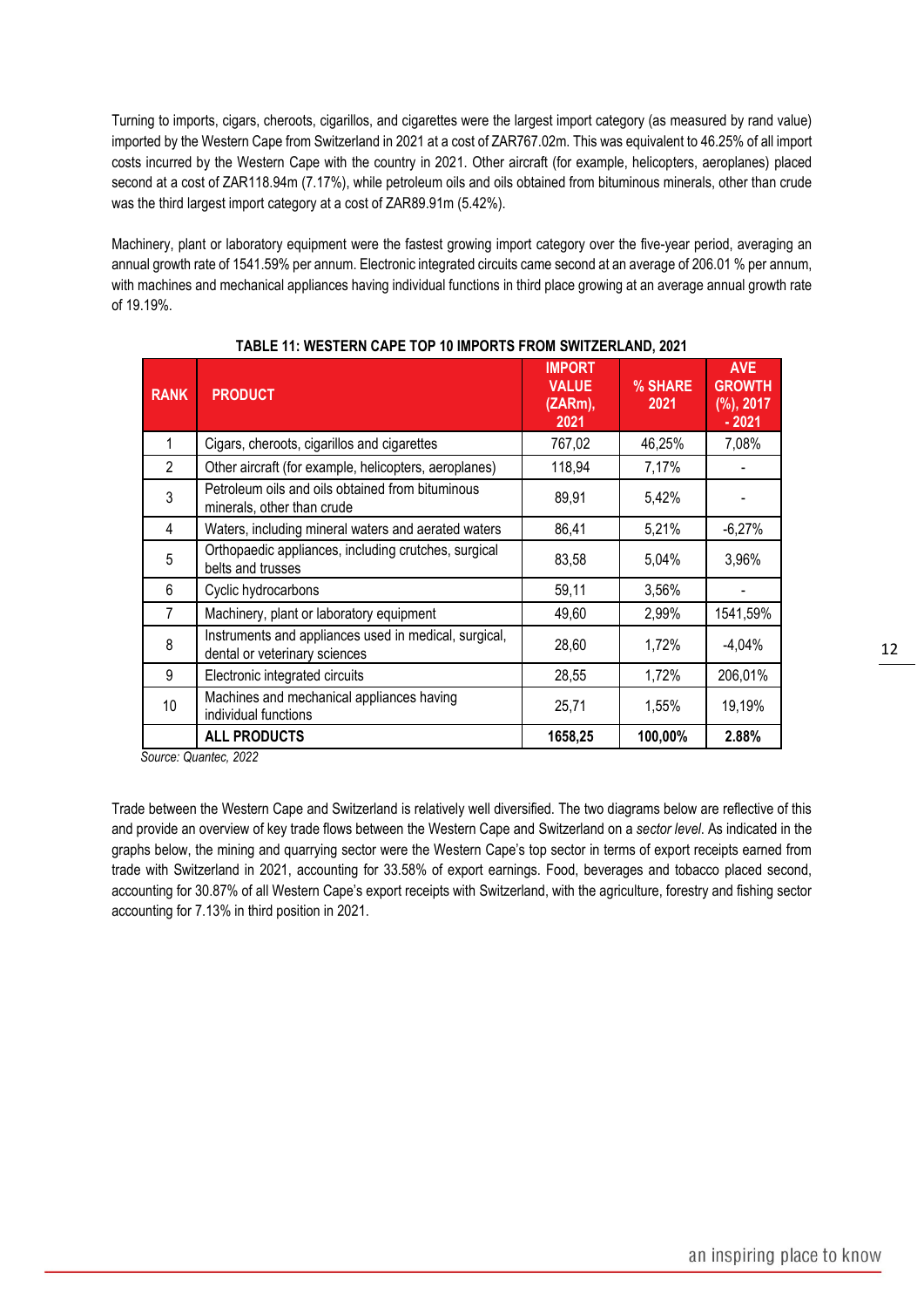#### **FIGURE 5: WESTERN CAPE EXPORTS TO SWITZERLAND BY SECTOR (% SHARE), 2021**



*Source: Quantec, 2022*

In terms of the Western Cape's top import sectors (ranked by associated cost) with Switzerland in 2021, the textiles, clothing and leather good sector dominated, accounting for 46.39% of all import costs incurred in 2021. The petroleum products, chemicals, rubber and plastic sector followed accounting for 13.85% of import costs incurred with Switzerland in 2021, while the metals, metal products, machinery and equipment sector ranked in third position at 11.45%.

#### **FIGURE 6: WESTERN CAPE IMPORTS FROM SWITZERLAND BY SECTOR (% SHARE), 2020**



*Source: Quantec 2022*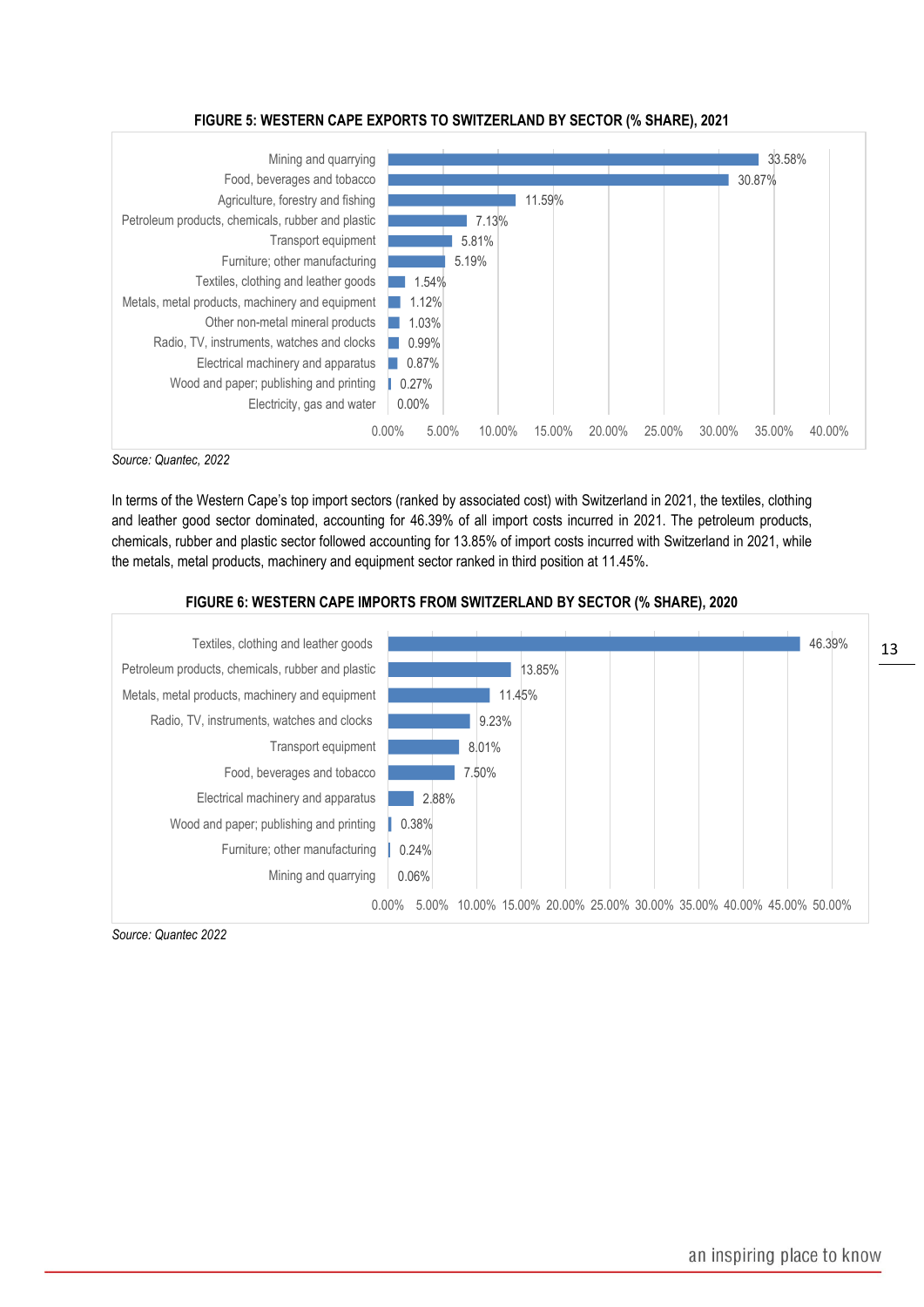# <span id="page-13-0"></span>**2.3 TARIFFS**

The table below shows tariffs imposed by Switzerland on South Africa's exports in 2022.

| TABLE 12: TARIFFS IMPOSED ON SOUTH AFRICAN EXPORTS BY SWITZERLAND, 2022                    |                |                                                                |                                                   |                                                                   |         |  |  |
|--------------------------------------------------------------------------------------------|----------------|----------------------------------------------------------------|---------------------------------------------------|-------------------------------------------------------------------|---------|--|--|
| <b>HS CODE AND PRODUCT</b>                                                                 | TARIFF,        | <b>HS CODE AND PRODUCT</b>                                     | TARIFF,                                           | <b>HS CODE AND PRODUCT</b>                                        | TARIFF, |  |  |
| <b>DESCRIPTION</b>                                                                         | %              | <b>DESCRIPTION</b>                                             | %                                                 | <b>DESCRIPTION</b>                                                | %       |  |  |
| 109<br>H01: Live animals                                                                   |                | H33: Essential oils, perfumes,<br>cosmetics, toiletries        | 0                                                 | H65: Headgear and parts<br>thereof                                | 0       |  |  |
| H02: Meat and edible meat<br>offal                                                         | 320            | H34: Soaps, lubricants, waxes,<br>candles, modelling pastes    | 0                                                 | H66: Umbrellas, walking-<br>sticks, seat-sticks, whips            | 0       |  |  |
| H03: Fish, crustaceans,<br>molluscs, aquatic<br>invertebrates                              | 0              | H35: Alb8.uminoids, modified<br>starches, glues, enzymes       | 7                                                 | H67: Bird skin, feathers,<br>artificial flowers, human<br>hair    | 0       |  |  |
| H04: Dairy products, eggs,<br>honey, edible animal<br>product                              | 78             | H36: Explosives, pyrotechnics,<br>matches, pyrophorics         | 0                                                 | H68: Stone, plaster,<br>cement, asbestos, mica,<br>articles       | 0       |  |  |
| H05: Products of animal<br>origin                                                          | 21             | H37: Photographic or cinematographic<br>goods                  | $\mathbf 0$                                       | H69: Ceramic products                                             | 0       |  |  |
| H06: Live trees, plants,<br>bulbs, roots, cut flowers                                      | $\overline{2}$ | H38: Miscellaneous chemical products                           | 0                                                 | H70: Glass and glassware                                          | 0       |  |  |
| H07: Edible vegetables and<br>certain roots and tubers                                     | 54             | H39: Plastics and articles thereof                             | 0                                                 | H71: Pearls, precious<br>stones, metals, coin                     | 0       |  |  |
| H08: Edible fruit, nuts, peel<br>of citrus fruit, melons                                   | 17             | H40: Rubber and articles thereof                               | 0                                                 | H72: Iron and steel                                               | 0       |  |  |
| H09: Coffee, tea, mate and<br>spices                                                       | $\mathbf 0$    | H41: Raw hides and skins (other than<br>fur skins) and leather | 0                                                 | H73: Articles of iron or steel                                    | 0       |  |  |
| H10: Cereals                                                                               | 22             | H42: Articles of leather, animal gut,<br>harness, travel goods | 0                                                 | H74: Copper and articles<br>thereof                               | 0       |  |  |
| H11: Milling products, malt,<br>starches, inulin, wheat<br>gluten                          | 26             | H43: Fur skins and artificial fur,<br>manufactures thereof     | 0                                                 | H75: Nickel and articles<br>thereof                               | 0       |  |  |
| H12: Oil seed, oleagic<br>fruits, grain, seed, fruit,                                      | 5              | H44: Wood and articles of wood, wood<br>charcoal               | 0                                                 | H76: Aluminium and<br>articles thereof                            | 0       |  |  |
| H13: Lac, gums, resins,<br>vegetable saps and<br>extracts                                  | 0              | H45: Cork and articles of cork                                 | 0                                                 | H78: Lead and articles<br>thereof                                 | 0       |  |  |
| H14: Vegetable plaiting<br>0<br>materials, vegetable<br>products                           |                | H46: Manufactures of plaiting material,<br>basketwork, etc.    | 0                                                 | H79: Zinc and articles<br>thereof                                 | 0       |  |  |
| H15: Animal, vegetable fats<br>and oils, cleavage<br>46<br>products.                       |                | H47: Pulp of wood, fibrous cellulosic<br>material, waste       | $\mathbf 0$                                       | H80: Tin and articles<br>thereof                                  | 0       |  |  |
| H16: Meat, fish and<br>seafood food preparations                                           | 37             | H48: Paper & paperboard, articles of<br>pulp, paper and board  | $\pmb{0}$                                         | H81: Other base metals,<br>cermet's, articles thereof             | 0       |  |  |
| H17: Sugars and sugar<br>H49: Printed books, newspapers,<br>3<br>confectionery<br>pictures |                | 0                                                              | H82: Tools, implements,<br>cutlery, of base metal | 0                                                                 |         |  |  |
| H18: Cocoa and cocoa<br>preparations                                                       | 3              | H50: Silk                                                      | $\pmb{0}$                                         | H83: Miscellaneous articles<br>of base metal                      | 0       |  |  |
| H19: Cereal, flour, starch,<br>12<br>milk preparations and<br>products                     |                | H51: Wool, animal hair, horsehair yarn<br>and fabric thereof   | 0                                                 | H84: Nuclear reactors,<br>boilers, machinery                      | 0       |  |  |
| H20: Vegetable, fruit, nut<br>38<br>H52: Cotton<br>food preparations                       |                | 0                                                              | H85: Electrical, electronic<br>equipment          | 0                                                                 |         |  |  |
| H21: Miscellaneous edible<br>preparations                                                  | 4              | H53: Vegetable textile fibres paper<br>yarn, woven fabric      | $\pmb{0}$                                         | H86: Railway, tramway<br>locomotives, rolling stock,<br>equipment | 0       |  |  |

14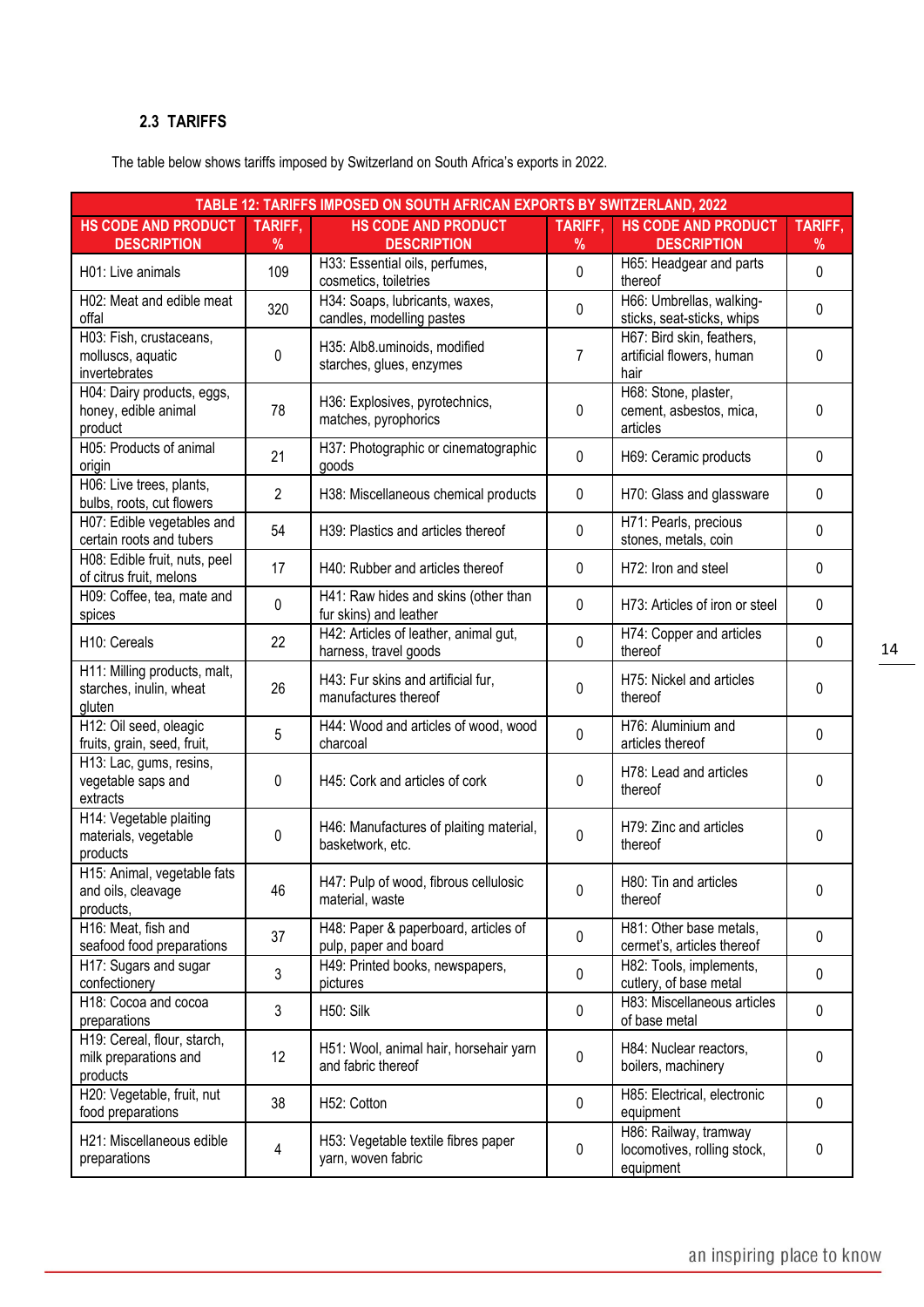| H22: Beverages, spirits and<br>vinegar                                                      | 11 | H54: Manmade filaments                                        | 0                                               | H87: Vehicles other than<br>railway, tramway                   | 0            |
|---------------------------------------------------------------------------------------------|----|---------------------------------------------------------------|-------------------------------------------------|----------------------------------------------------------------|--------------|
| H23: Residues, wastes of<br>4<br>H55: Manmade staple fibres<br>food industry, animal fodder |    | 0                                                             | H88: Aircraft, spacecraft,<br>and parts thereof | $\Omega$                                                       |              |
| H <sub>24</sub> : Tobacco and<br>manufactured tobacco<br>substitutes                        | 3  | H56: Wadding, felt, nonwovens, yarns,<br>twine, cordage       | $\Omega$                                        | H89: Ships, boats and<br>other floating structures             | 0            |
| H25: Salt, sulphur, earth,<br>stone, plaster, lime and<br>cement                            | 0  | H57: Carpets and other textile floor<br>coverings             | $\Omega$                                        | H90: Optical, photo,<br>technical, medical<br>apparatus        | 0            |
| H26: Ores, slag and ash                                                                     | 0  | H58: Special woven or tufted fabric,<br>lace, tapestry        | $\Omega$                                        | H91: Clocks and watches<br>and parts thereof                   | $\Omega$     |
| H27: Mineral fuels, oils,<br>distillation products,                                         | 0  | H59: Impregnated, coated or<br>laminated textile fabric       | 0                                               | H92: Musical instruments,<br>parts and accessories             | 0            |
| HS28: Inorganic chemicals                                                                   | 0  |                                                               | $\Omega$                                        | H94: Furniture, lighting,<br>signs, prefabricated<br>buildings | $\Omega$     |
| H29: Organic chemicals                                                                      | 0  | H61: Articles of apparel, accessories,<br>knit or crochet     | 0                                               | H95: Toys, games, sports<br>requisites                         | 0            |
| H30: Pharmaceutical<br>products                                                             | 0  | H62: Articles of apparel, accessories,<br>not knit or crochet | $\Omega$                                        | H96: Miscellaneous<br>manufactured articles                    | 0            |
| H31: Fertilizers                                                                            | 0  | H63: Other made textile articles, sets,<br>worn clothing      | $\Omega$                                        | H97: Works of art,<br>collectors pieces and<br>antiques        | $\Omega$     |
| H32: Tanning, dyeing<br>extracts, tannins,<br>derivatives, pigments                         | 0  | H64: Footwear, gaiters and the like,<br>parts thereof         | 0                                               | H99: Commodities not<br>elsewhere specified                    | <sup>0</sup> |

*Source: TradeMap, 2022*

*NOTE: Exporters should not take the HS2 tariff as conclusive and as the actual tariff that will be applied to the exported product. The tariffs indicated above are average tariffs and for products within the category it may be higher or lower than indicated. Where the tariff is zero it can be assumed that there is zero tariff applicable to all products within that HS code. Tariffs are determined according to the importing country's national tariff line from the HS6 level and upwards. Exporters are advised to visit [www.macmap.org](http://www.macmap.org/) to determine the exact tariff applicable to the product at HS6.*

#### <span id="page-14-0"></span>**2.4 BILATERAL AGREEMENTS BETWEEN SOUTH AFRICA AND SWITZERLAND**

There are 22 bilateral agreements between South Africa and Switzerland, the most important of which include Bilateral Air Services, Double Taxation, Development Cooperation, Science and Technology, as well as a Visa Agreement.<sup>5</sup>

*<sup>5</sup> The Department of International Relations and Cooperation (DIRCO), 2022*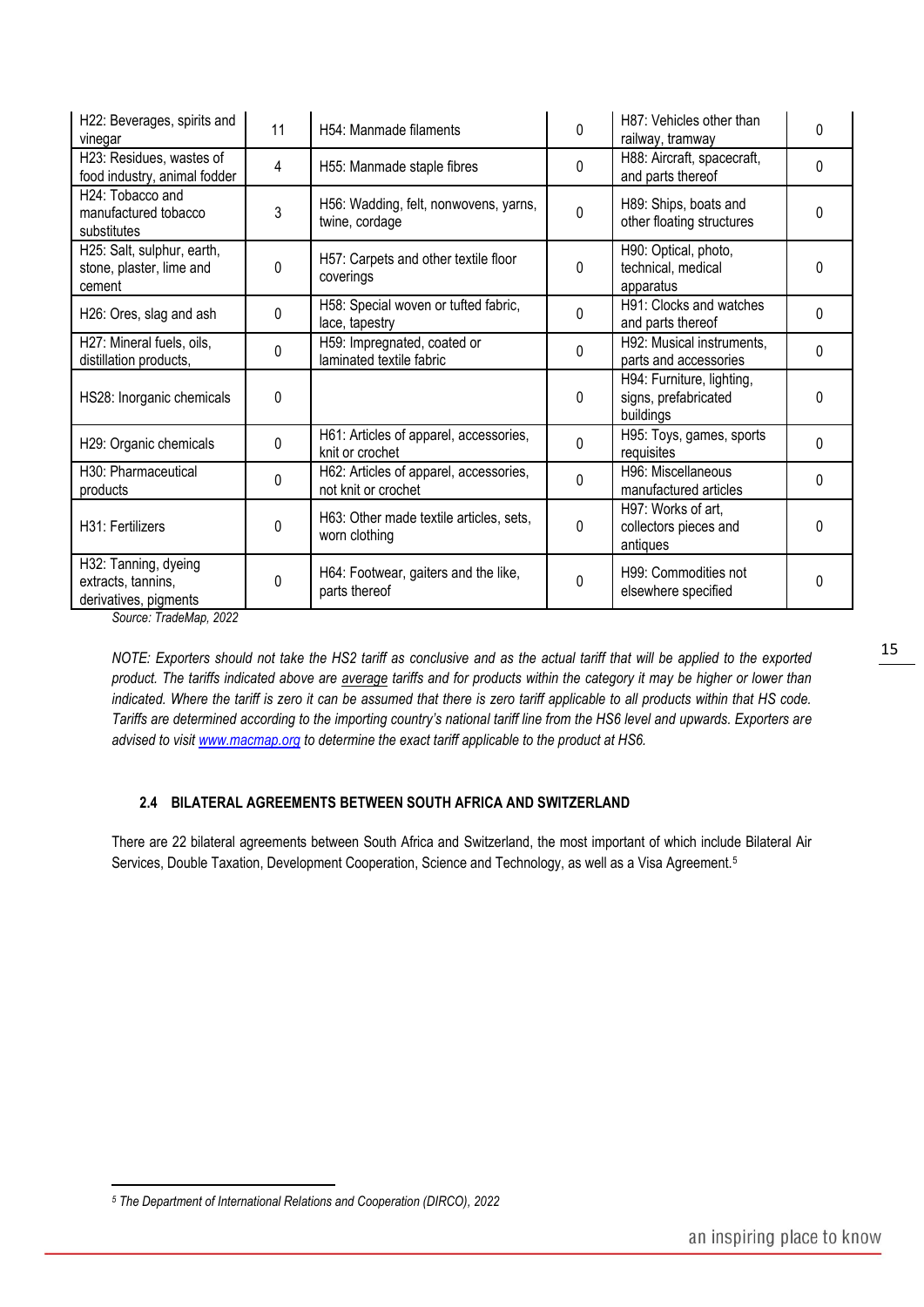# <span id="page-15-0"></span>**3. FOREIGN DIRECT INVESTMENT**

# <span id="page-15-1"></span>**3.1 SWISS FDI INTO SOUTH AFRICA**

A total of 104 FDI projects were invested by 59 Swiss-based companies into the Western Cape over the period 2003 – April 2022. These projects represented a total capital investment of ZAR39.57bn and created 16, 002 jobs.

#### **FIGURE 7: FDI FROM SWITZERLAND INTO SOUTH AFRICA (BY YEAR, PROJECTS AND CAPEX), 2003 – APR 2022**



*Source: FDI Markets, 2022*

Figure 8 below shows inward foreign direct investment (FDI) by Swiss-based companies into the Western Cape over the period 2003 through 2022.



**FIGURE 8: FDI BY SWISS-BASED COMPANIES INTO SA BY YEAR, PROJECTS, AND CAPEX), 2003 - APR 2022**

*Source: FDI Markets, 2022*

From a *provincial perspective*, as represented below, Gauteng was the largest recipient of Swiss FDI into South Africa over the review period in terms of the number of projects (45.19%). While the Mpumalanga province received largest share of capex, equivalent to 34.37% of total capex value. The Western Cape was the 2<sup>nd</sup> largest recipient of Swiss FDI in terms of the number of projects made by Switzerland into South Africa over the review period.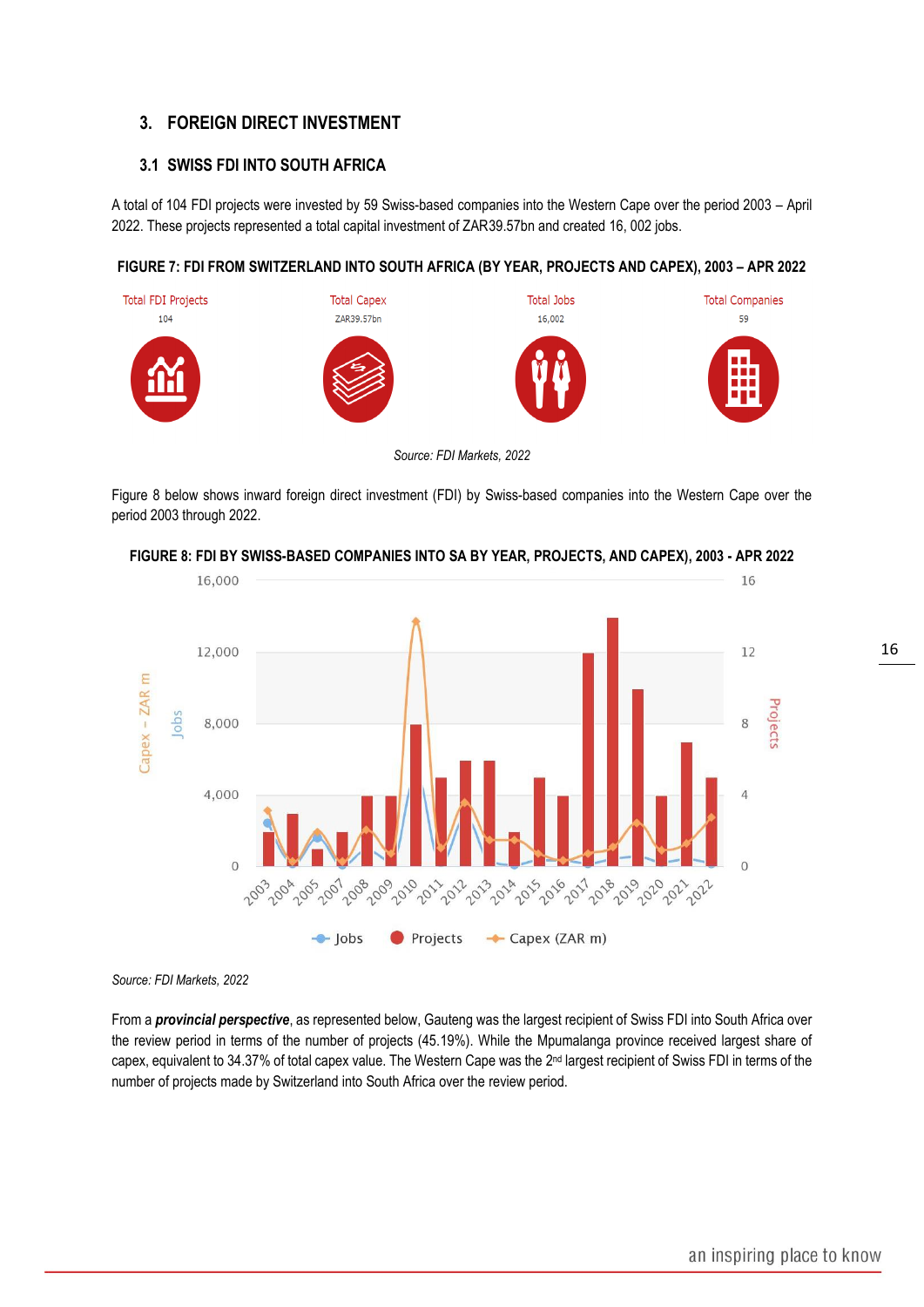

**FIGURE 9: FDI FROM SWITZERLAND INTO SA (BY YEAR, PROJECTS AND CAPEX), 2003 – APR 2022**

*Source: FDI Markets, 2022*

In terms of the sector classification of outward FDI by Switzerland into South Africa as measured primarily by the number of projects (with the CAPEX value as the secondary value), the following South African sectors were the key recipients of Swiss FDI over the period, January 2003 – April 2022:

- Real estate sector with 21 projects accounted for 20.19% of total outward FDI projects by Switzerland into South Africa. The relative share of capex stood at 1.55%.
- Food and beverages with 15 projects (14.42%) and 10.33% of capex.
- Business services sector with 11 projects (11.54%) and a relative capex share of 8.56%.

#### **FIGURE 10: FDI FROM SWITZERLAND INTO SA BY SECTORS (PROJECTS & CAPEX), 2003 – FEB 2022**



 *Source: FDI Markets, 2022*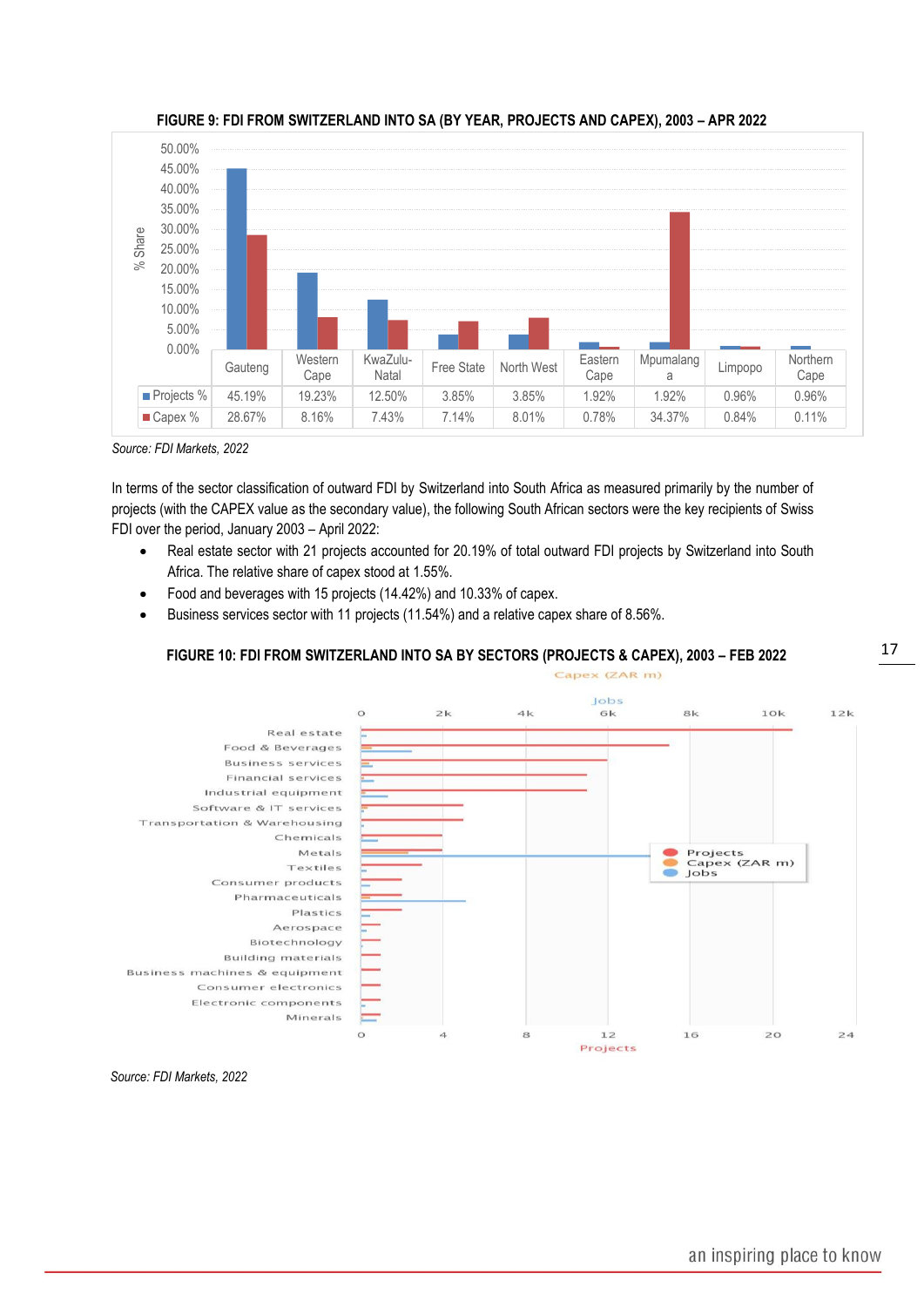The table below shows the top Swiss companies investing in South Africa over the period 2003 to April 2022.

|              | <b>COMPANY</b>                                   | <b>PROJECTS</b> | <b>CAPEX</b><br>(ZARM) | <b>JOBS</b> | <b>SECTORS</b>                  |
|--------------|--------------------------------------------------|-----------------|------------------------|-------------|---------------------------------|
| $\mathbf{1}$ | Spaces                                           | 12              | 350                    | 96          | <b>Real estate</b>              |
| $\mathbf{2}$ | International<br>Workplace<br>Group<br>(Regus)   | 9               | 262                    | 72          | Real estate                     |
| 3            | ABB (Asea<br><b>Brown Boveri)</b>                | 6               | 696                    | 325         | Industrial<br>equipment         |
| 4            | <b>Nestle</b>                                    | 6               | 1,595                  | 442         | Food &<br><b>Beverages</b>      |
| 5            | <b>VFS Global</b>                                | 5               | 1,657                  | 75          | <b>Business</b><br>services     |
| 6            | $Lindt$ &<br>Sprungli                            | 4               | 719                    | 417         | Food &<br><b>Beverages</b>      |
| 7            | deVere &<br><b>Partners</b><br>(deVere<br>Group) | 3               | 506                    | 63          | Financial<br>services           |
| 8            | Clariant                                         | $\overline{2}$  | 451                    | 98          | Chemicals                       |
| 9            | <b>Credit Suisse</b><br>Group                    | $\overline{2}$  | 241                    | 51          | Financial<br>services           |
| 10           | Kuehne +<br>Nagel<br>International               | $\overline{2}$  | 227                    | 42          | Transportation<br>& Warehousing |

#### **TABLE 13: TOP 10 COMPANIES, SWITZERLAND FDI INTO SA (BY PROJECTS), 2003 – APR 2022**

*Source: FDI Markets, 2022*

# <span id="page-17-0"></span>**3.2 SOUTH AFRICAN FDI INTO SWITZERLAND**

A total of 2 outward FDI projects were invested by 2 South African-based companies into Switzerland over the period 2003 – April 2022. These projects represented a total capital investment of ZAR645.81m and created 80 jobs.

#### **TABLE 14: FDI FROM SA INTO SWITZERLAND (BY YEAR, PROJECTS AND CAPEX), 2003 – APR 2022**

| <b>DATE</b>  | <b>INVESTING</b><br><b>COMPANY</b> | <b>SOURCE</b><br><b>STATE</b> | <b>INDUSTRY</b><br><b>SECTOR</b> | <b>BUSINESS</b><br><b>ACTIVITY</b> | <b>CAPEX</b><br>(ZARm) | <b>JOBS</b> |
|--------------|------------------------------------|-------------------------------|----------------------------------|------------------------------------|------------------------|-------------|
| May 2017     | Whistles                           | Western Cape                  | Textiles                         | Retail                             | 156,468                | 50          |
| Feb 2011     | Comar Chemicals                    | Western Cape                  | Chemicals                        | Manufacturing                      | 489,346                | 30          |
| <b>TOTAL</b> |                                    |                               |                                  |                                    | 645,814                | 80          |

*Source: FDI Markets, 2022*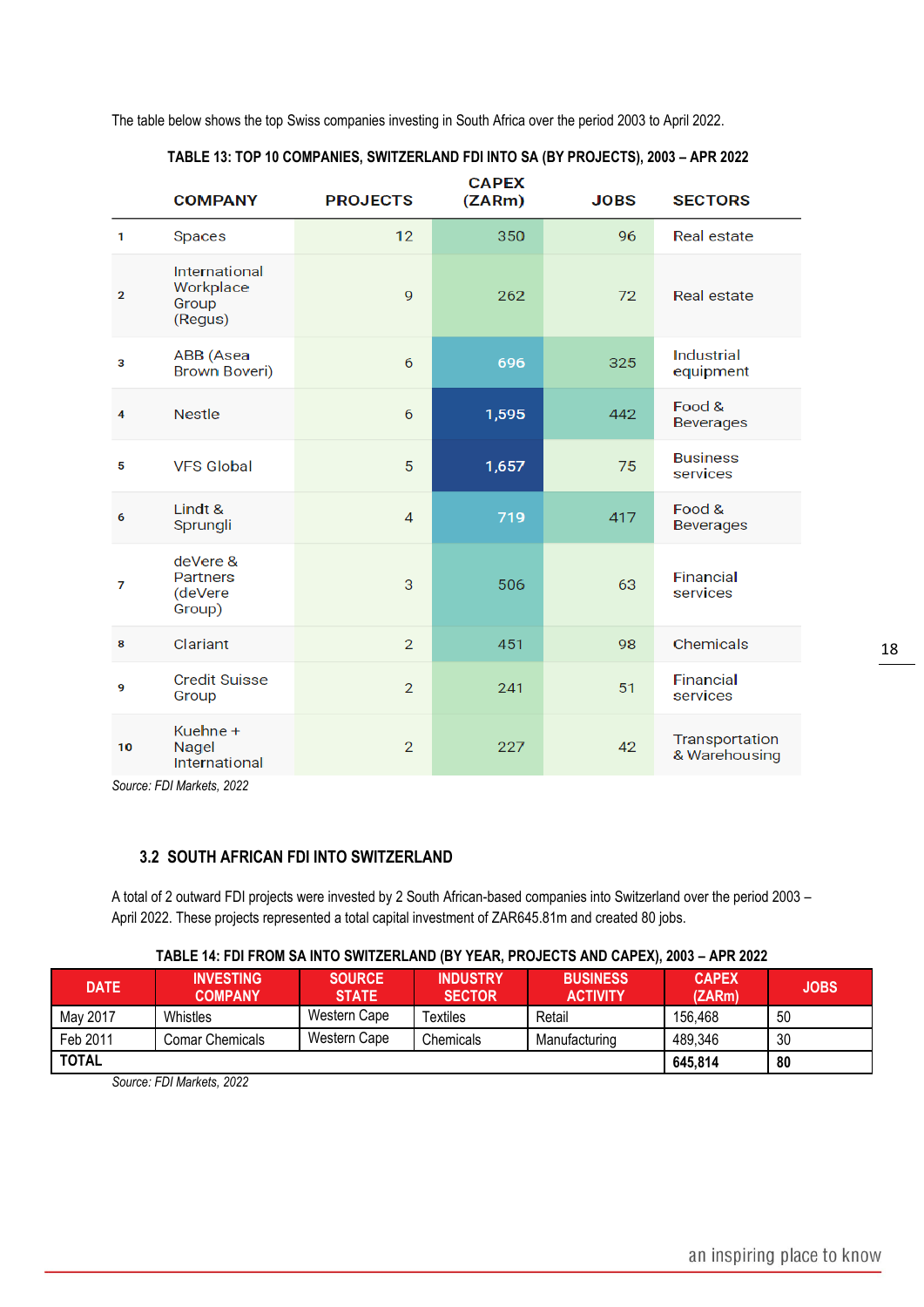#### <span id="page-18-0"></span>**3.3 INWARD SWISS INVESTMENT INTO THE WESTERN CAPE**

A total of 20 FDI projects were invested by 16 Swiss-based companies into the Western Cape over the period 2003 – April 2022. These projects represented a total capital investment of ZAR3, 227.54m and created 745 jobs.

#### **FIGURE 11: INWARD FDI FROM SWITZERLAND INTO THE WESTERN CAPE, 2003 – APR 2022**



*Source: FDI Markets, 2022*

Figure 12 below shows inward foreign direct investment (FDI) by Swiss-based companies into the Western Cape over the period 2003 through April 2022.



**FIGURE 12: FDI BY SWITZERLAND INTO THE WC (BY YEAR, PROJECTS, AND CAPEX), 2003 – APR 2022**

*Source: FDI Markets, 2022*

For the period 2003 to April 2022, the real estate sector in the province received the highest number of inward investment projects (equivalent to 25% of total projects) *in*flows from Swiss-based companies. In turn, the business services sector received the largest capex value (equivalent to 35.46%) from Swiss investments into the province. While most jobs were created in the food and beverages (equivalent to 26.71% of total jobs) sector as shown below.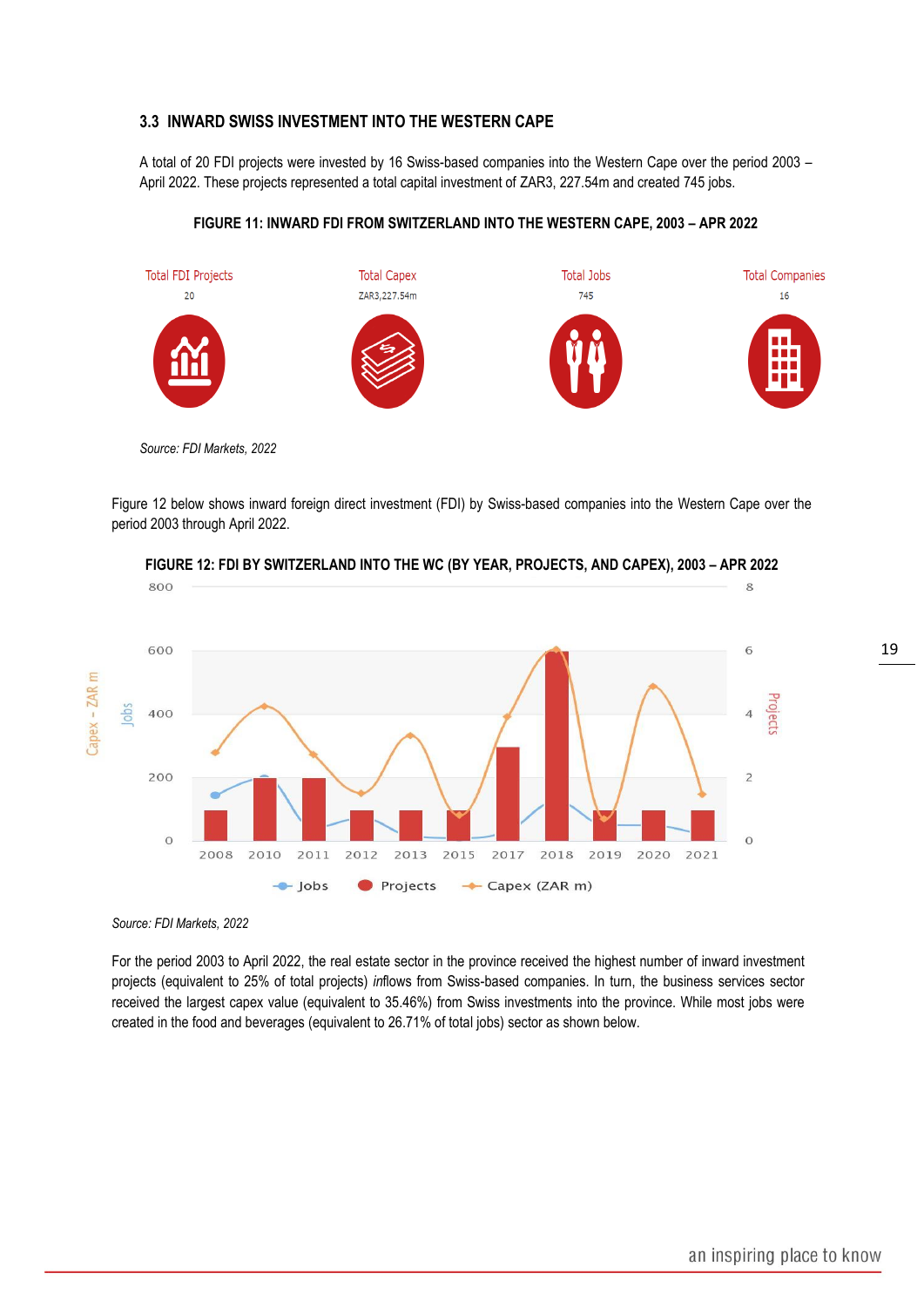### **FIGURE 13: INWARD FDI INTO WESTERN CAPE BY SWISS-BASED COMPANIES (BY SECTOR), 2003 – APR 2022**



*Source: FDI Markets, 2021*

Table 15 below shows the top 10 Swiss-based companies (by projects) investing into the Western Cape over the period 2003 to February 2022.

#### **TABLE 15: TOP 10 SWISS COMPANIES, INWARD FDI INTO WESTERN CAPE (BY PROJECTS), 2003 – APR 2022**

|                | <b>Investing</b><br>company                        | <b>Projects</b> | <b>Capex</b> | <b>Jobs</b><br>created | <b>Primary</b><br><b>Sector</b> |
|----------------|----------------------------------------------------|-----------------|--------------|------------------------|---------------------------------|
| 1              | <b>Spaces</b>                                      | $\overline{4}$  | 117          | 32                     | <b>Real Estate</b>              |
| $\overline{2}$ | deVere &<br><b>Partners</b><br>(deVere Group)      | $\mathbf{2}$    | 337          | 42                     | Financial<br><b>Services</b>    |
| з              | Amazee Labs                                        | $\mathbf{1}$    | 80           | 8                      | Software & IT<br>services       |
| 4              | CV VC (Crypto<br><b>Valley Venture</b><br>Capital) | $\mathbf{1}$    | 146          | 17                     | Financial<br><b>Services</b>    |
| 5              | ExecuJet                                           | $\mathbf{1}$    | 278          | 142                    | Aerospace                       |
| 6              | Fjallraven                                         | $\mathbf{1}$    | 67           | 50                     | <b>Textiles</b>                 |
| 7              | <b>International</b><br>Workplace<br>Group (Regus) | $\mathbf{1}$    | 29           | 8                      | <b>Real Estate</b>              |
| 8              | Lindt & Sprungli                                   | $\mathbf{1}$    | 103          | 21                     | Food &<br><b>Beverages</b>      |
| 9              | <b>MCI Group</b>                                   | $\mathbf{1}$    | 331          | 15                     | <b>Business</b><br>services     |
| 10             | Nespresso                                          | $\mathbf 1$     | 255          | 177                    | Food &<br><b>Beverages</b>      |

*Source: FDI Market, 202*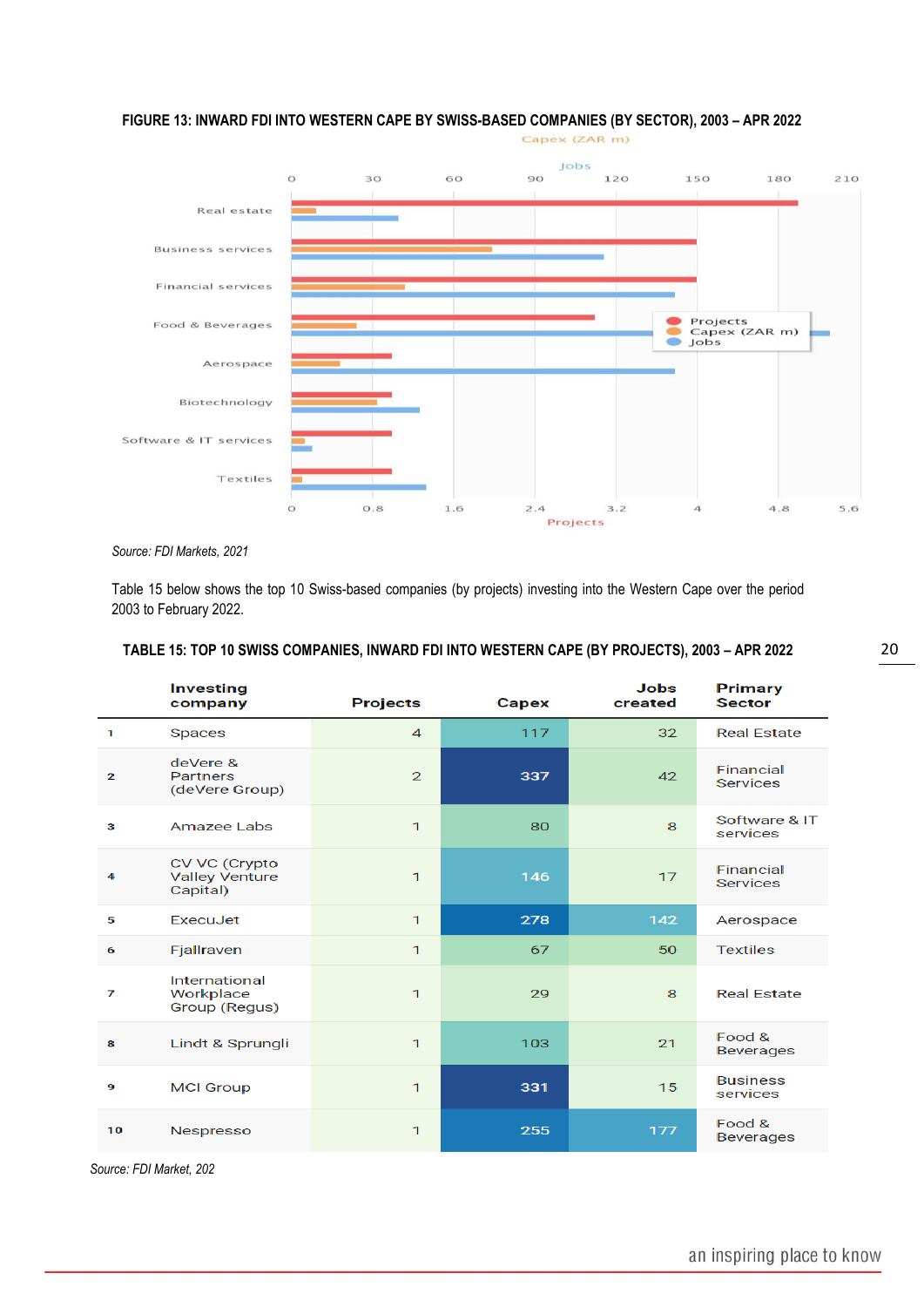# <span id="page-20-0"></span>**4. TOURISM FLOWS**

# <span id="page-20-1"></span>**4.1 SWISS TRAVELLER TO SOUTH AFRICA**

Swiss visitors travelling to South Africa are predominantly visiting for holiday, family, and business purposes. The majority of these travelers are typically between the ages of 25 and 54 years, with 31,0 % in the 25 – 34-year age category. Visitors between the ages of 35- and 44-years account for 15,4% of travelers and 21,0% were in the 45 – 54 years age category in 2020. The highest share of Swiss visitors were first time visitors (66%).

Swiss tourist arrivals into South Africa have been on a downward trend since 2018, plummeting sharply in 2020 as a result of the COVID-19 pandemic.



**FIGURE 14: SWISS TOURIST ARRIVALS INTO SOUTH AFRICA, 2016 - 2020**

*Source: South African Tourism, 2022*

# <span id="page-20-2"></span> **4.2 THE SWISS TRAVELLER TO THE WESTERN CAPE**

The Western Cape saw a substantial increase in Swiss visitors in 2016 (26,5%) and grew again in 2017 by 6,8%. However, visitors declined by -15,0% in 2018 which may be attributed to the drought that the province experienced in that year. Tourist arrivals continued to decline in 2019 and dropped by -58,3% to 10,373 arrivals in 2020, down from 24,869 recorded in 2019.



**FIGURE 15: SWISS TOURIST ARRIVALS INTO THE WESTERN CAPE, 2016-2020**

*Source: South African Tourism, 2022*